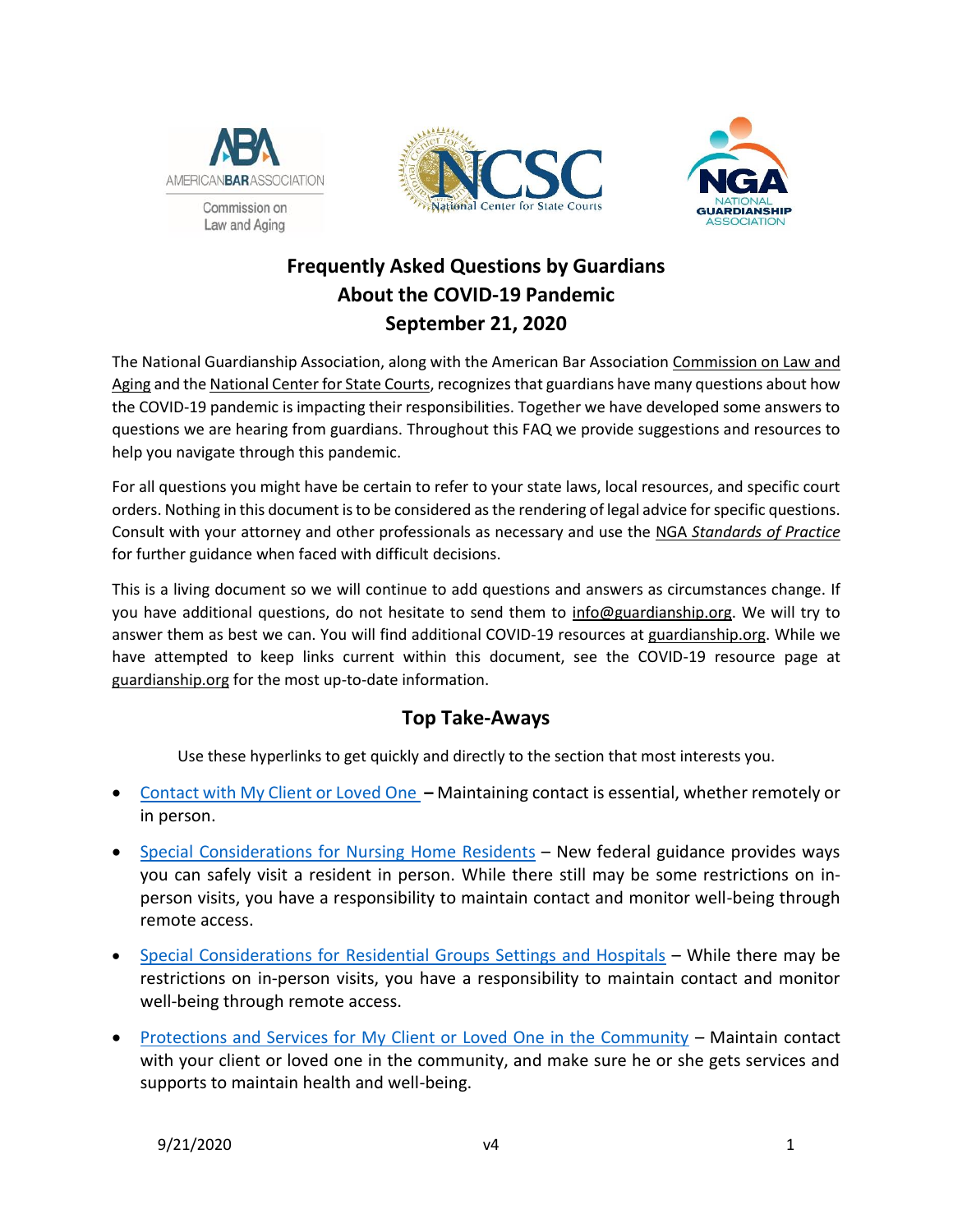- [Access to Courts](#page-8-0) **–** Each state determines its own procedures during the pandemic. Courts have made many changes, including implementing or expanding remote hearings, and there may be changes in requirements for timelines, notices, and submission of reports.
- [Protecting the Rights and Well-Being of My Client](#page-9-0) or Loved One The rights of your client or loved one have not changed, but the pandemic makes it more difficult to exercise certain rights. Take actions to ensure the person receives fair health care treatment, facilities follow safety protocols, and support the individual during this difficult time.
- [Protecting the Medical Decisions for My Client](#page-12-0) or Loved One Work with health care providers to ensure that the health care choices and values of your client or loved one are respected.
- [Protecting the Finances of My Client](#page-16-0) or Loved One As guardian of the estate or conservator, ensure that your client receives all COVID-19 and other benefits for which he or she is eligible; develop and implement a financial plan that is flexible enough to accommodate demands due to COVID-19; and manage investments and financial affairs with increased vigilance during the pandemic.
- [Safety Precautions](#page-18-0) Take steps to make sure you are not exposed to or transmitting illness, and to respond if your client or loved one is exposed to COVID-10, shows symptoms, or is hospitalized. Be alert to COVID-19 frauds or scams.

# <span id="page-1-0"></span>**Contact with My Client or Loved One**

# **Do I have a legal or professional duty to continue in-person visitation with my client or loved one? If not, what are my responsibilities regarding maintaining contact?**

You have an ongoing duty to maintain contact with your client or loved one, even if face-to-face visits are restricted. Nothing about the current pandemic decreases your responsibilities to oversee the well-being of those you are appointed to serve. The current conditions just make your job harder.

The National Center for State Courts is recommending that, in addition to regular annual reports, all guardians conduct an ongoing well-being assessment of each client's circumstances including the following:

- Current living arrangement
- Stability of living arrangement
- Health risks due to COVID-19 in current living arrangement, including to any caregivers
- Plans for backup guardian
- Current contact information for you, your client or loved one, including the backup or standby guardian
- Continuing availability of necessary in-home services when applicable
- Appropriateness of current services or need for services
- Education continuity and enrichment for children with guardianships who are currently out of school.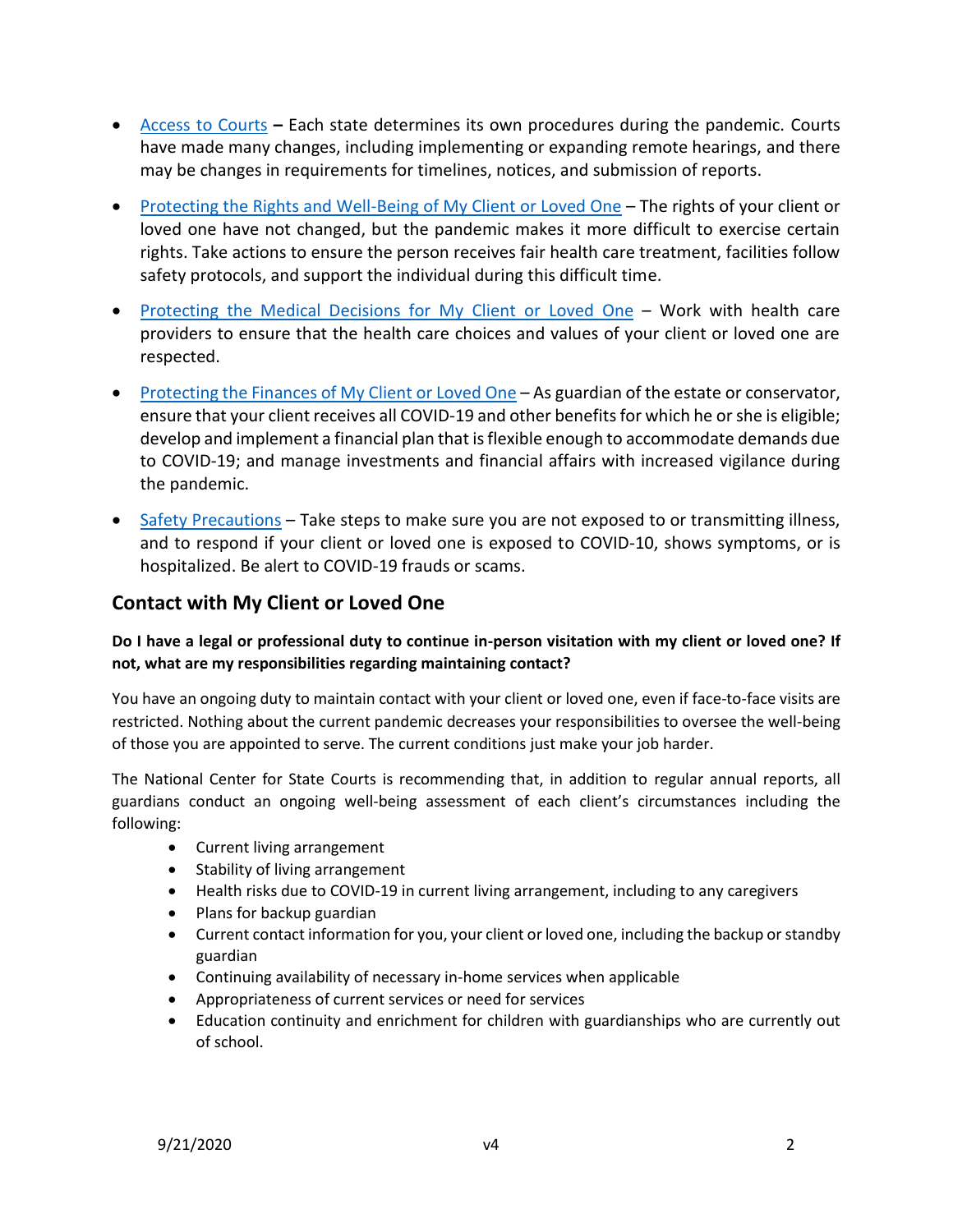### **If I cannot visit in person, how do I maintain contact with my client or loved one?**

If you cannot visit your client or loved one in person, you still have a duty to maintain contact and be as up to date as possible on his or her condition, needs, and concerns. Check with your court to see if it has issued any guidance for guardians on alternative means of maintaining contact.

- **Remote Access Technology.** Try all possible modes of remote communication: phone calls, texts, video chats or email. Does the resident have access to a landline, cell phone, computer, or tablet? Adjust the number and length of contacts when necessary. For example, 3-4 short phone calls may take the place of one longer in-person visit.
- **Facility Staff and Records.** Talk with facility staff including nurses, aides, social workers, activity directors, or anyone with direct access to the person. Be sure to participate by phone or video in care planning meetings. Inquire frequently about COVID-19 screenings and symptoms. If facility records are available electronically, ask to review them periodically.
- **"Through the window."** Plan with staff and/or your client or loved one to arrange a meeting with the person though a window, door, or other reasonable barrier. Your physical presence may provide some measure of comfort, and you will be able to see the individual in person.

#### **What are the confidentiality concerns in communicating via technology?**

Having facility staff members or care providers help in your contact with a client or loved one may be necessary but can compromise confidentiality. Ask for some private time to talk with your client or loved one alone – which may or may not be possible, given hearing or vision loss, physical impairments and dementia, unfamiliarity with technology, and uneven Internet connections. It is a challenge but making the effort to protect your client's or loved one's privacy during your communications is important.

# **My client or loved one has dementia, is non-verbal, or is non-English speaking. How can I use technology to communicate and monitor well-being?**

Any audio or visual device can help you to gauge the person's condition and well-being. Your presence, even by phone or video, may be comforting and centering for the person. But for communication about the person's needs and wishes, consider these basic suggestions:

- For residents with dementia, speak slowly and clearly, use plain language; cover only one topic at a time; ask yes or no questions. Take time to listen. If the person can speak, confirm your understanding of what was said by paraphrasing. See [communication tips](https://www.alz.org/help-support/caregiving/daily-care/communications) from the Alzheimer's Association[.](file:///C:/Users/pogachd/AppData/Local/Microsoft/Windows/INetCache/Content.Outlook/IW6P2S2B/alz%20assoc%20tips)
- For non-verbal individuals, video can allow them to use gestures or signs to express needs. Some software allows the user to point to pictures to indicate emotions and needs.
- For non-English speaking residents, facility staff may be able to translate or use a [language line](https://www.languageline.com/) interpretation service by phone or video.

# **My state or local government is lifting restrictions that were imposed due to COVID-19. Can I visit my client or loved one?**

Many states and localities are lifting restrictions, usually in stages. You will need to ask the facility where your client or loved one lives and/or your state or local officials whether the facility is able to welcome visitors.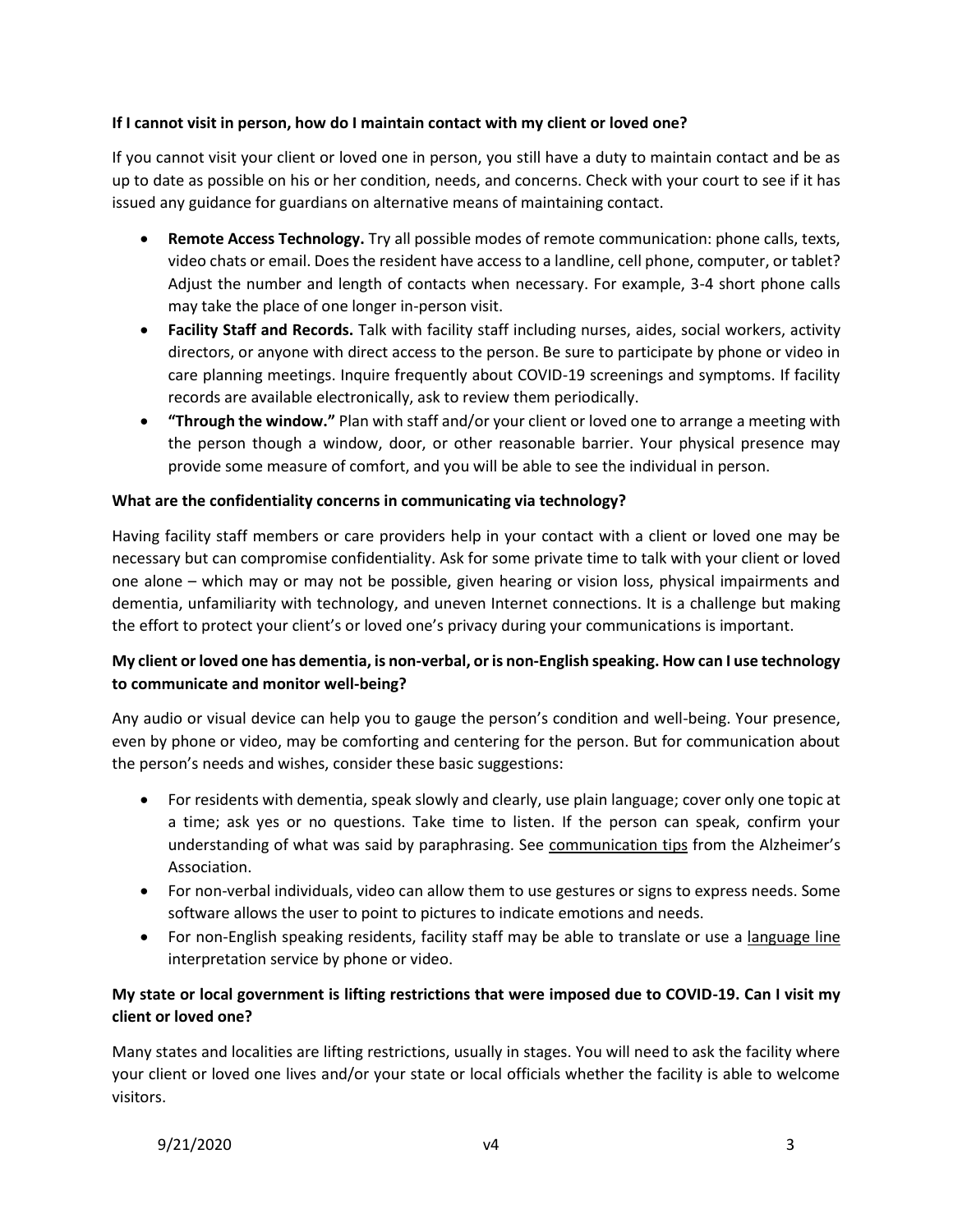New [federal guidance](https://www.cms.gov/files/document/qso-20-39-nh.pdf) provides for ways you can safely visit your client or loved one in a nursing home (see below FAQ section on Nursing Homes).

When visitation is allowed, you must take safety precautions including wearing masks and undergoing health screening before entering. CMS also has recommendations about testing of staff and residents. Learn more about visiting nursing homes in [a recent AARP article.](https://www.aarp.org/caregiving/health/info-2020/nursing-home-visits-after-coronavirus.html)

## **Once visits are allowed, how should I decide whether to see my client or loved one face-to-face?**

Guardians should still make individualized decisions about in-person visits to their client or loved one. You might consider issues such as:

- How much of an infection risk would your visit pose to your client or loved one? Is he or she particularly at risk for infection due to underlying conditions?
- Can you visit your client or loved one without posing too much risk to your own health? This may depend on your health status and whether the facility has active cases. If a visit would be too risky for you, can someone else visit or provide services on your behalf?
- Are there things you can do to make an in-person visit safer beyond wearing a mask, washing your hands thoroughly, and maintaining a six-foot distance? For example, does the facility have an outdoor space where you can spend time with your client or loved one?

In making decisions about visitation, refer to the *[NGA Standards of Practice,](http://www.guardianship.org/standards/)* especially Standard 13.IV regarding visitation and Standard 14 regarding medical treatment decisions.

# <span id="page-3-0"></span>**Special Considerations for Nursing Home Residents**

## **What federal guidance on visiting nursing home residents apply to guardians?**

While previous federal requirements restricted all visitors (including guardians) and non-essential health care personnel from visiting residents in nursing homes, the Centers for Medicare and Medicaid Services (CMS) recognized that physical separation from family and others can isolate residents and lead to a variety of risks. On September 17, CMS replaced the earlier guidance with ne[w CMS visitation guidance](https://www.cms.gov/files/document/qso-20-39-nh.pdf) outlining conditions for safe visitation in nursing homes. These provisions, effective immediately, state that facilities *may not restrict* visitation without a reasonable clinical or safety cause and must facilitate visitation consistent with safety conditions.

## **Where and how could my visit to a client or loved one in a nursing home take place?**

Your visit with a client or loved one can be conducted through different means, based on a facility's structure and the resident's needs – such as in the resident's room, dedicated visitation spaces, and outdoors. In particular:

- Nursing homes should prefer outdoor visitation, as it poses a lower risk of transmission. Aside from conditions of weather, a resident's health and COVID-19 status, or a facility's outbreak status, nursing homes should routinely facilitate outdoor visits, creating safe and accessible outdoor spaces to meet – such as in courtyards, patios, parking lots, including the use of tents. Facilities should limit the number and size of visits occurring simultaneously.
- Nursing homes should accommodate indoor visits based on specific guidelines concerning COVID-19 cases in the facility, limitations on the number of visitors, and limitations on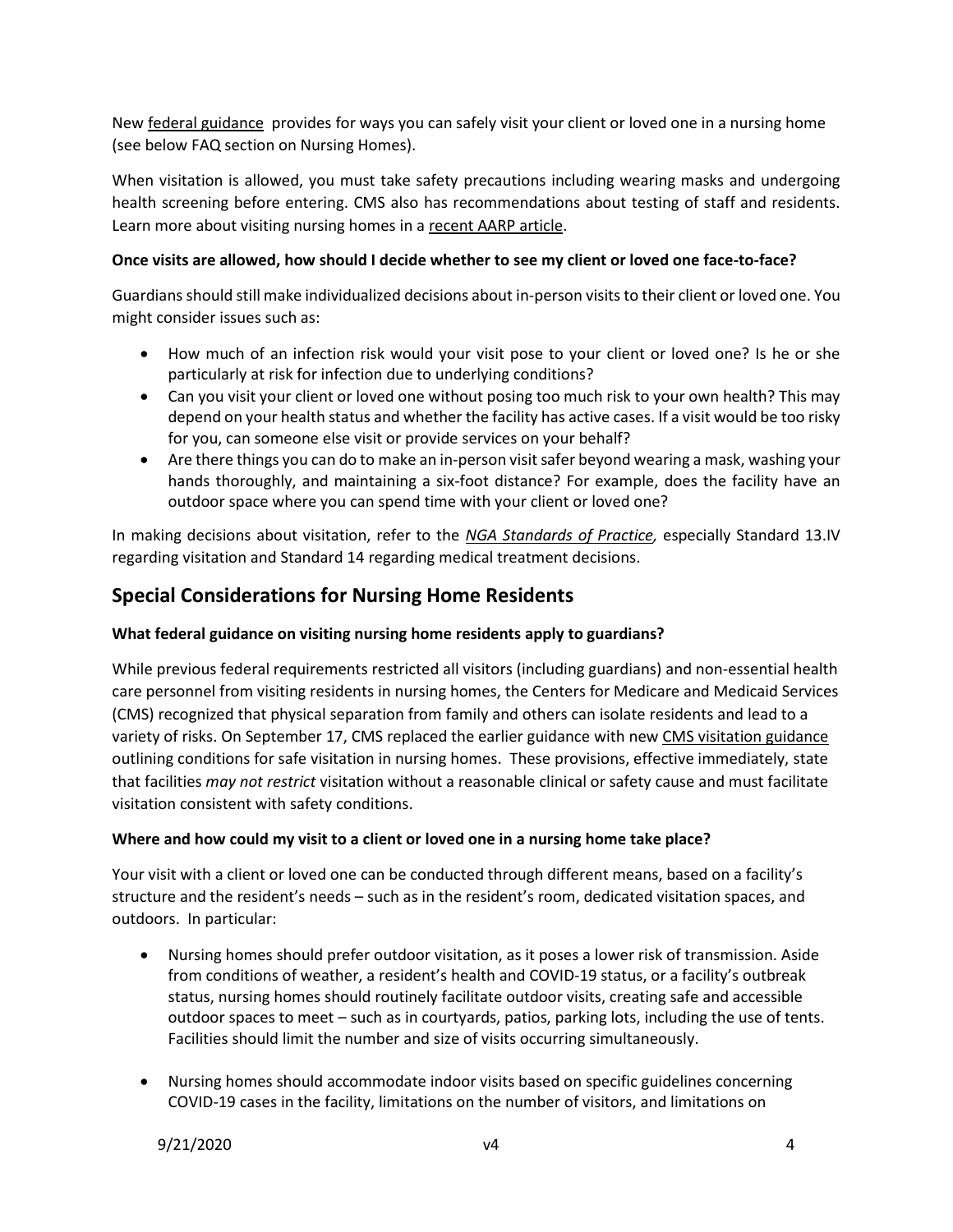movements in the facility. Additionally, facilities should use COVID-19 positivity rates in their counties to make determinations about indoor visitation.

#### **Are there any exceptions to the remaining restrictions on visiting residents in nursing homes?**

If access to a nursing home is limited by clinical or safety factors, asset out in the guidelines, visits are still allowed for "compassionate care situations," which may include:

- end-of-life care:
- A visit with a family member with whom the resident recently lived;
- A resident whose friend or family member recently died; or
- A resident who used to talk and interact with others is experiencing emotional distress, seldom speaking, or crying more frequently, when the resident had rarely cried in the past.

Facility decisions about these visits are on a case-by-case basis, with careful screening for COVID-19 symptoms. Facilities should work with you as guardian to identify the need for compassionate care visits.

## **What safety precautions are required for entering a nursing home under the new guidance or in a "compassionate care" situation?**

Facilities should require you to wash your hands frequently, use Personal Protective Equipment (PPE) such as facemasks, restrict your visit to a designated area, and maintain social distancing of at least six feet between persons. They may limit the number of visitors at any one time. Nursing homes must screen everyone who enters for signs and symptoms of COVID-10.

#### **What are the nursing home's duties to facilitate communication with residents?**

If an in-person visit is not possible, facilities should work with you to facilitate contact with residents through alternative means of communication including remote access technology.

#### **Can my client or loved one still contact the long-term care ombudsman?**

Yes, the long-term care ombudsman program continues to operate in every state. Nursing homes must facilitate communication with the ombudsman. During the COVID-19 crisis, in-person access may be limited due to infection control measures; but nursing homes should not limit access to the ombudsman without a reasonable clinical or safety cause. Ombudsman staff must adhere to core safety precautions when making in-person visits. . You can find the [contact information](https://theconsumervoice.org/get_help) for each state's long-term care ombudsman's office on the Consumer Voice for Quality Long-Term Care website.

#### <span id="page-4-0"></span>**How can I find out whether the nursing home has confirmed or suspected cases of COVID-19?**

In May 2020, CMS issued a rule on [Nursing Home Reporting of COVID](https://theconsumervoice.org/news/detail/latest/cms-rule-on-nursing-home-reporting-covid-19) information. Nursing homes must inform residents, their representatives (including guardians), and families by 5:00 PM the next calendar day following the occurrence of a confirmed COVID-10 infection or if three or more residents or staff exhibit new symptoms within 72 hours of each other. This communication must not include personally identifying information. It must include actions the facility is taking to prevent or reduce the risk of transmission and be updated at least weekly. The facility may use general means of communication such as websites and recorded phone messages.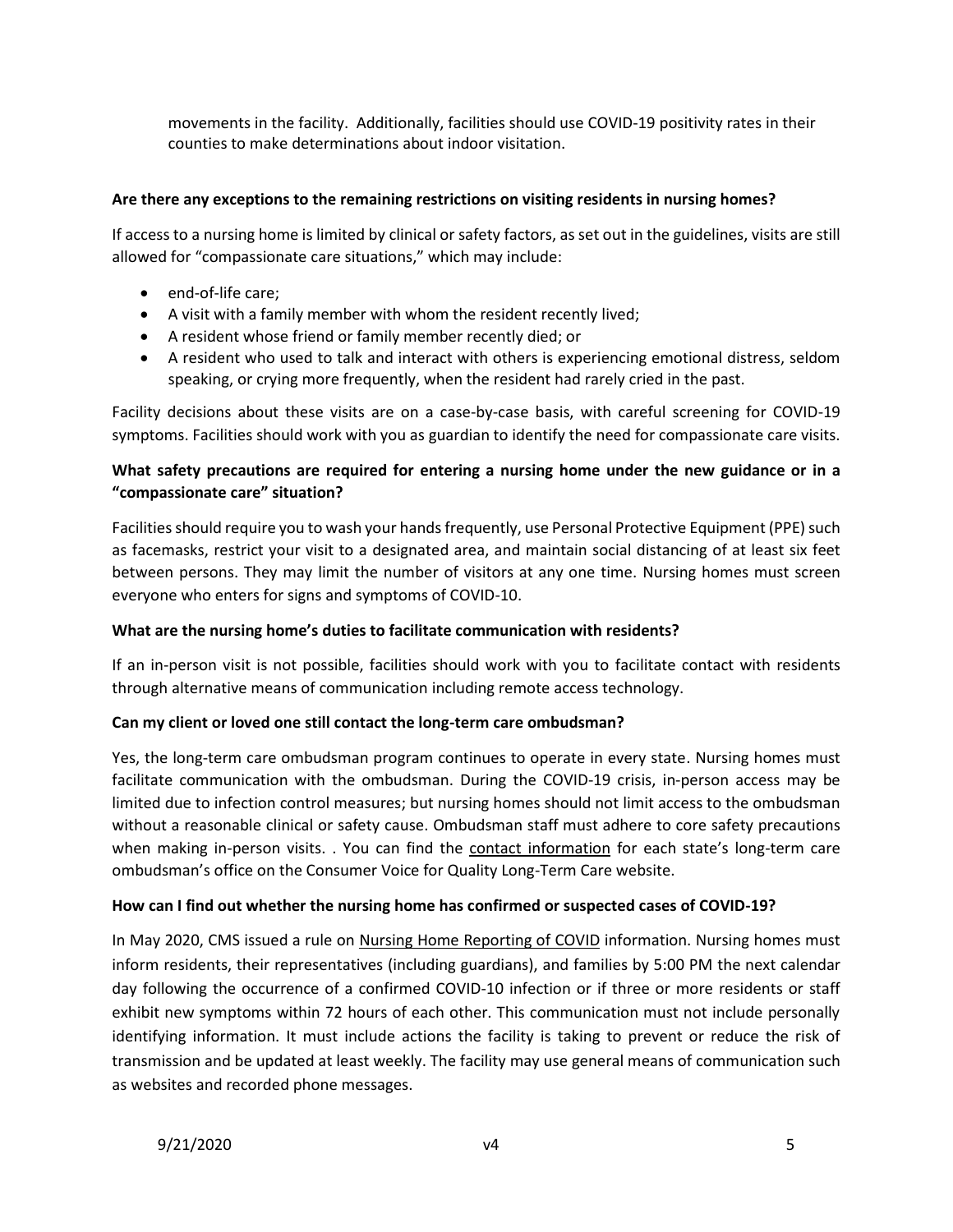CMS has a regularly updated website on national [COVID-19 Nursing Home Data](https://data.cms.gov/stories/s/COVID-19-Nursing-Home-Data/bkwz-xpvg) that includes a searchable file with information for each certified nursing facility.

In addition to the federal requirements, some states have policies requiring nursing homes to report COVID-19 outbreak information. Consumer Voice for Quality Long-Term Care has an interactive map showing state policies on reporting, testing, and immunity.

#### **Do I have to notify the court to move my client or loved one from a nursing home to another location?**

Your state law or court order may require advance notice to the court if your client or loved one moves to a new residence. You must inform the court of any change of address for you and your client or loved one.

When considering whether to move your client or loved one, keep in mind the guidance in NGA *[Standard](http://www.guardianship.org/standards)  [of Practice](http://www.guardianship.org/standards)* 12.1.A.5: the goal of such a decision should be to minimize the risk of substantial harm to the person, to obtain the most appropriate placement possible, and to secure the best treatment.

#### **What should I consider in planning to move my loved one or client home during the pandemic?**

Ask your loved one or client whether he or she wants to move home and consult with family members. As guardian, you need to ensure he or she will be safe and that their needs will be met while they are living at home. For a list of considerations, see Consumer Voice, "Should I Take My Loved One Home [During the COVID-19 Crisis?](https://ncea.acl.gov/NCEA/media/Publication/CV_TakingAResidentHome.PDF)"

#### **Can a nursing home move my client or loved one to a different room or a different part of the facility?**

If the nursing home moves your client or loved one for the sole purpose of separating COVID-positive from COVID-negative residents, CMS COVID-19 guidance waives the resident's rights to:

- Share a room with the consent of both parties
- Receive advance notice of the transfer
- Refuse the transfer.

## <span id="page-5-0"></span>**Can a nursing home transfer my client or loved one to a different facility?**

Federal nursing home regulations provide specific protections when a facility proposes to transfer or discharge a resident, including the right to written notice in advance, the right to appeal, and other protections. See Consumer Voice's [resources on nursing home transitions.](https://theconsumervoice.org/issues/other-issues-and-resources/transfer-discharge)

However, due to COVID-19, CMS has now *waived* those requirements in the following situations:

- Transferring residents with COVID-19 or respiratory infection symptoms to a facility dedicated to the care of individuals who test positive or have symptoms.
- Transferring residents without diagnosis or symptoms to a facility dedicated to the care of those residents.
- Transferring residents without symptoms of a respiratory infection to another facility for 14-day observation.

In those three situations, the facility must give you notice "as soon as practicable." However, without advance notice, it may be difficult for you to challenge the transfer even if you have concerns about its impact on your client or loved one. See Consumer Voice's [summary of CMS guidance.](https://theconsumervoice.org/uploads/files/actions-and-news-updates/Summary_of_CMS_Waived_Regulations_-_COVID-19_4-6-20.pdf)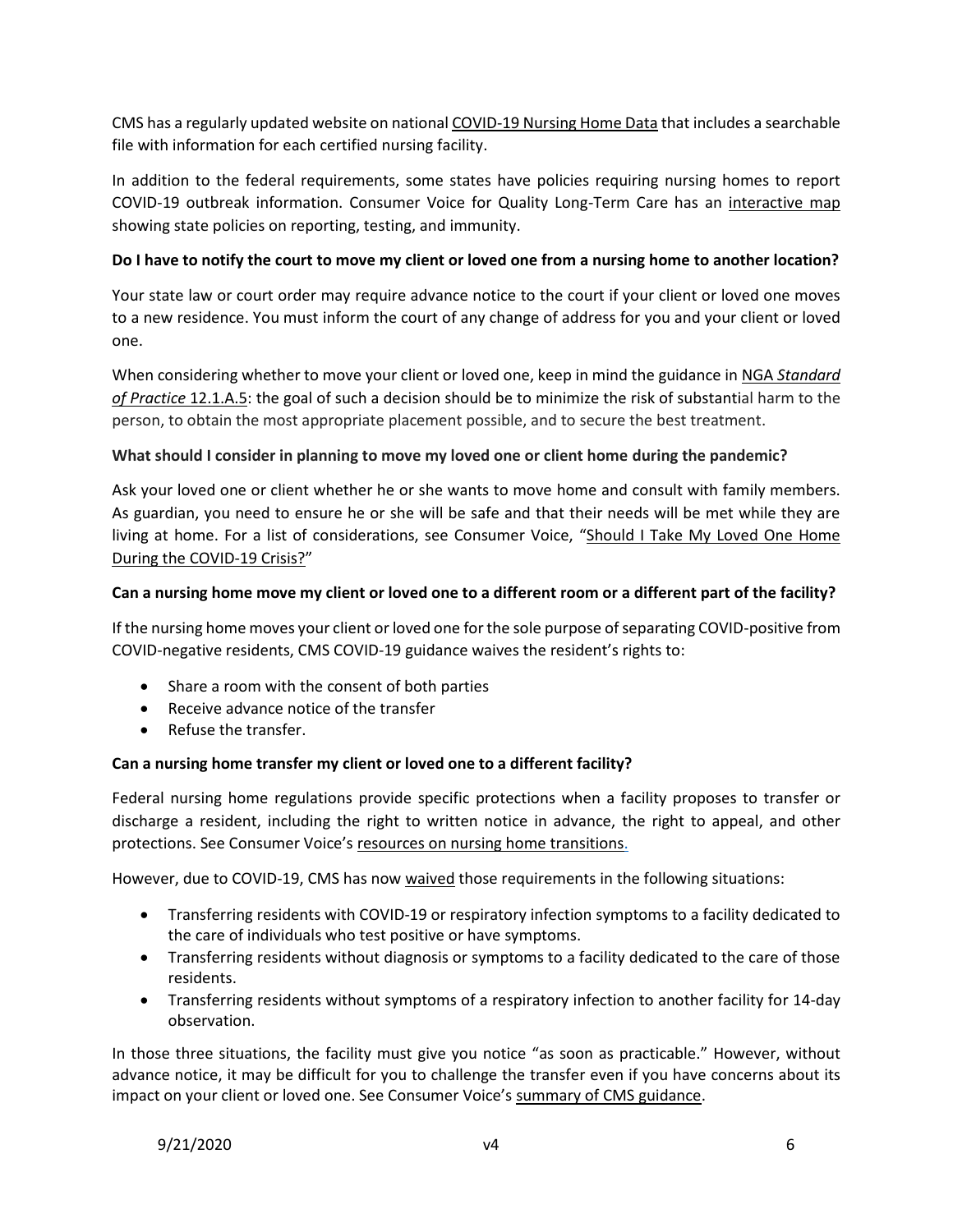Keeping open the lines of communication with the nursing home and with the local long-term care ombudsman can help minimize surprise changes and disruptions to the care of your client or loved one.

## <span id="page-6-1"></span>**Are nursing homes required to conduct COVID-19 testing of residents?**

In August 2020, CMS issued [guidance on nursing home testing requirements](https://www.cms.gov/files/document/qso-20-38-nh.pdf) for residents and staff. Nursing homes must screen each resident daily and must test residents with COVID-19 signs and symptoms. If there is an outbreak (any new cases arise in the facility), they must test all residents and staff; and must retest residents every 3 to 7 days until testing identifies no new cases among staff or residents for 14 days. The guidance does not recommend routine testing of asymptomatic residents; but facilities may consider testing such residents who leave the facility frequently, as for medical appointments. Residents (or their representatives, including guardians) may refuse testing, and facilities must have safety procedures in place in the event of such a refusal.

# <span id="page-6-0"></span>**Special Considerations for Residential Group Settings**

Unfortunately, COVID-19 can spread quickly, with tragic results, in group residential settings for older persons or people with disabilities. Media accounts across the country describe challenging conditions, diminishing available staff, and lack of resources as contributing to high rates of infection and death comparable to nursing homes.

Residential group settings include licensed assisted living, retirement communities, group homes, foster care homes, senior independent housing, shared housing, and other similar models.

## **Are there restrictions on visiting an individual in a licensed assisted living facility?**

Each facility may have their own policies about visits currently, so contact the facility directly. These may change without notice in response to new outbreaks. To find out about state restrictions on visits, as well as other COVID-19 prevention and control requirements, contact the state agency that regulates assisted living. For the agency and contact in your state, see [NCAL 2019 Assisted Living Regulatory Review.](https://www.ahcancal.org/ncal/advocacy/regs/Documents/2019_reg_review.pdf) [CDC](https://www.cdc.gov/coronavirus/2019-ncov/hcp/assisted-living.html)  [assisted living guidance](https://www.cdc.gov/coronavirus/2019-ncov/hcp/assisted-living.html) recommends that assisted living facilities promptly notify the local health department about any outbreaks, develop plans for notifying residents and family members, and limit or restrict outside visitors.

## **Are there restrictions on visiting an individual in other residential group settings?**

Contact the residential group setting directly to learn about their current policy on visits. Policies may change without notice in response to new outbreaks. CDC guidance [for retirement communities](https://www.cdc.gov/coronavirus/2019-ncov/community/retirement/guidance-retirement-response.html) recommends owners and operators of such residential settings encourage personal protective measures, limit visitors, screen workers, inform residents and visitors about outbreaks, and establish a "buddy" system for residents to ensure they stay connected.

# **How can I find out whether a residential group setting has confirmed or suspected cases of COVID-19?**

Start by asking the facility administrator for the information directly. In addition, check with your state public health department. Some states are posting facility-specific lists on the number of residents and staff with COVID-19 infections and the number of fatalities. If your state is not currently posting this information, ask the public health department whether it is available, or contact the long-term care

9/21/2020 v4 7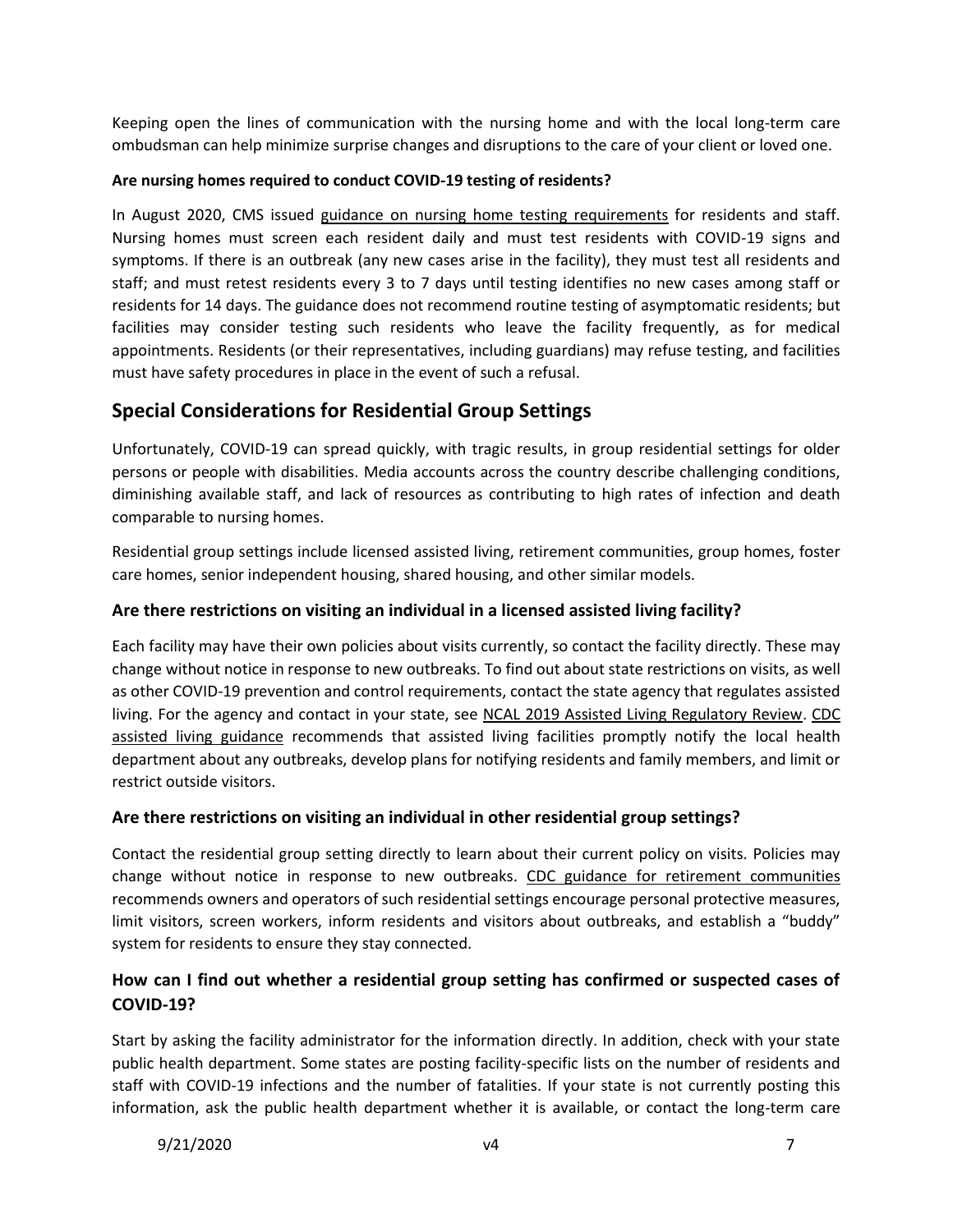ombudsman program. Consumer Voice for Quality Long-Term Care has a[n interactive map o](https://theconsumervoice.org/state-information)n state longterm care policies on COVID-19 that includes information on state reporting requirements for assisted living.

# **What are the restrictions in access to client or loved one in other health care institutions, including hospitals, psychiatric hospitals, and critical access hospitals?**

[Federal guidance](https://www.cms.gov/files/document/qso-20-13-hospitals-cahs-revised.pdf) by CMS says hospitals should set limits on visits to patients. Hospitals should use the same screening protocol for visitors that they use for patients, such as asking about the visitor's symptoms, travel, and contact with someone with known or suspected COVID-19. Limitations may include restricting the number of visitors per patient, limiting visitors to only those who aid the patient, or limiting the visitor's movement within the facility. CMS's guidance suggests that health care facilities take measures to increase communicating with families via phone or social media. Some states and hospitals have provided exceptions to "no visitor" policies when necessary for people with disabilities.

# <span id="page-7-0"></span>**Protections and Services for Your Client or Loved One in the Community**

# **What can I do to make sure my client/loved one continues to receive the services and supports necessary to maintain health and well-being?**

The challenge is communication and oversight while maintaining social distancing. Communicate often with your client or loved one by phone or video conferencing. Also communicate with service providers, asking them to alert you to any breaks in services or anything unusual. Ask neighbors to confirm that service providers are coming as documented, and that food, medication, and other deliveries are received.

Contact your [Area Agency on Aging,](https://eldercare.acl.gov/Public/About/Aging_Network/AAA.aspx) [Center for Independent Living,](https://www.ilru.org/projects/cil-net/cil-center-and-association-directory) or your county or city department of human services to find out how services have been reconfigured due to COVID-19. For example, some localities are delivering meals or groceries to individuals who normally get a congregate meal at a senior center. Some are providing additional meals, rental assistance, pharmacy delivery, transport to doctors' offices, and connections to prevent isolation.

# **How can I best maintain contact with my client/loved one in the community while maintaining social distancing?**

Phone calls, simple video conferencing apps, text messages, instant messaging, and email are critical contact points. Some find it helpful to set regular times for remote check-ins. Social distancing does not prevent contact, but requires you to maintain safe distance, and take precautions. Some meetings are taking place through a window, or on park benches at least six feet apart with facemasks.

# **What steps/actions should I take to make sure my client or loved one is practicing social distancing and other health safety precautions?**

Explain what is needed and why it is important. Lead by example – wash your hands, stay six feet away, wear a facemask as appropriate and explain why everyone needs to do the same. Provide gloves and facemasks. Ask your client or loved one about what they have been doing and remind them why careful practices are important. Check with neighbors, family members, and others if good practices are observed when you are not around. Facilitate remote social interaction.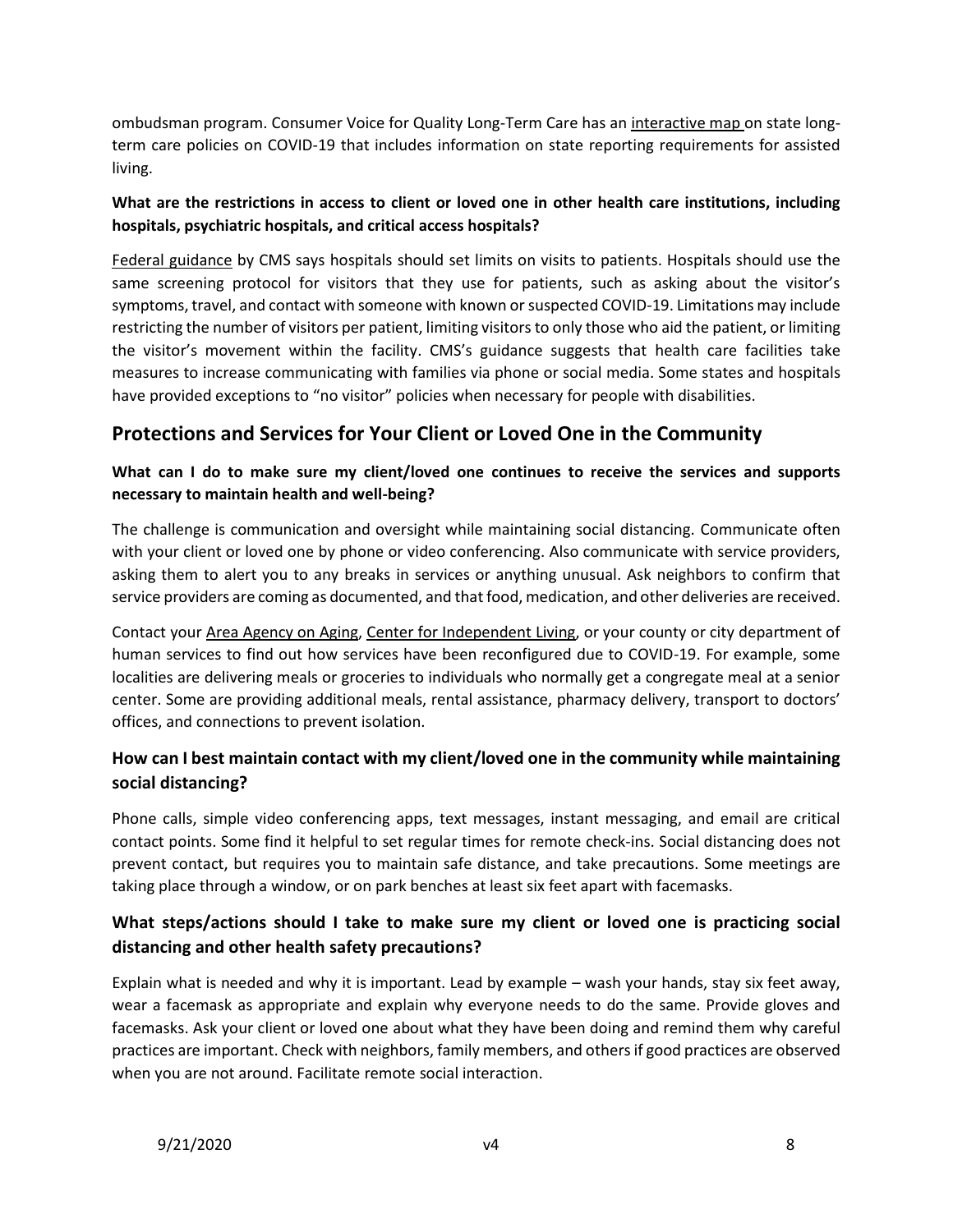# **How can I make sure my client or loved one remains connected to friends, family, and community?**

- Phone, video chat, text messages, instant messaging are all social interaction tools without physical contact. Encourage family and friends to send cards, photos, video clips, or short notes.
- Encourage social media interaction such as Facebook, Twitter, and Instagram with known individuals.
- Facilitate safe social interaction at appropriate distances (a gathering with everyone sitting at least six feet apart to talk.)
- <span id="page-8-0"></span>• Organize video get-togethers through online platforms. See [Staying Connected at Home During](https://www.n4a.org/files/EL-engAGED_Stay%20Home_Final-508.pdf)  [COVID-19](https://www.n4a.org/files/EL-engAGED_Stay%20Home_Final-508.pdf) by the National Association of Area Agencies on Aging and partner organizations.

# **Access to Courts**

## **Can I file a petition or motion in a guardianship case? Is the court holding hearings?**

Many courts are holding hearings remotely, either over videoconferencing (e.g. Zoom, WebEx) or by phone. The [National Center for State Courts](https://www.ncsc.org/pandemic) has an interactive link to state court websites with information related to the pandemic (click on state profiles). Check that website for links to your state court system and links to webinars and other resources. Also look at your local court's website. Th[e Center](http://www.eldersandcourts.org/Pandemic-Resources.aspx)  [for Elders and the Courts](http://www.eldersandcourts.org/Pandemic-Resources.aspx) has additional resources specific to guardianships, conservatorships, and other issues specifically affecting elders. Court policies are subject to change based on what is happening in your community. As state and local restrictions begin to be lifted, many courts are planning for safely reopening courthouses and determining what cases should continue to be heard remotely on either a mandatory or optional basis.

## **Should I submit a guardian report if I cannot visit my client or loved one in person? How should I file the report?**

If in doubt, submit any required reports. In some courts they can be submitted electronically, but in others they may need to be mailed. Check your state and local court procedures for current requirements, including any changes in the submission and filing of guardian reports and conservator accountings. Procedures may change frequently during this time. Many courts are continuing to require well-being, accounting, and other reporting even if they are delaying hearings. Even if your deadline for filing a report is extended, prepare the report to ensure you are up to date on important information and to document your contacts with your client or loved one.

# **What precautions are courts taking to protect my client or loved one and me from being exposed to COVID-19 if we need to appear in court?**

Most courts are using technology to conduct hearings remotely and/or enforcing social distancing and other precautions. Again, check your state and/or local court website for up-to-date information. (State court administrative orders can be accessed through th[e National Center for State Courts](https://www.ncsc.org/) website).

## **Is the court continuing to require that I make face-to-face visits with my client or loved one?**

Even if you cannot have face-to-face visits with your client or loved one, your duty to continue contact remains. Some state courts have issued specific guidance on guardian visits and reporting requirements.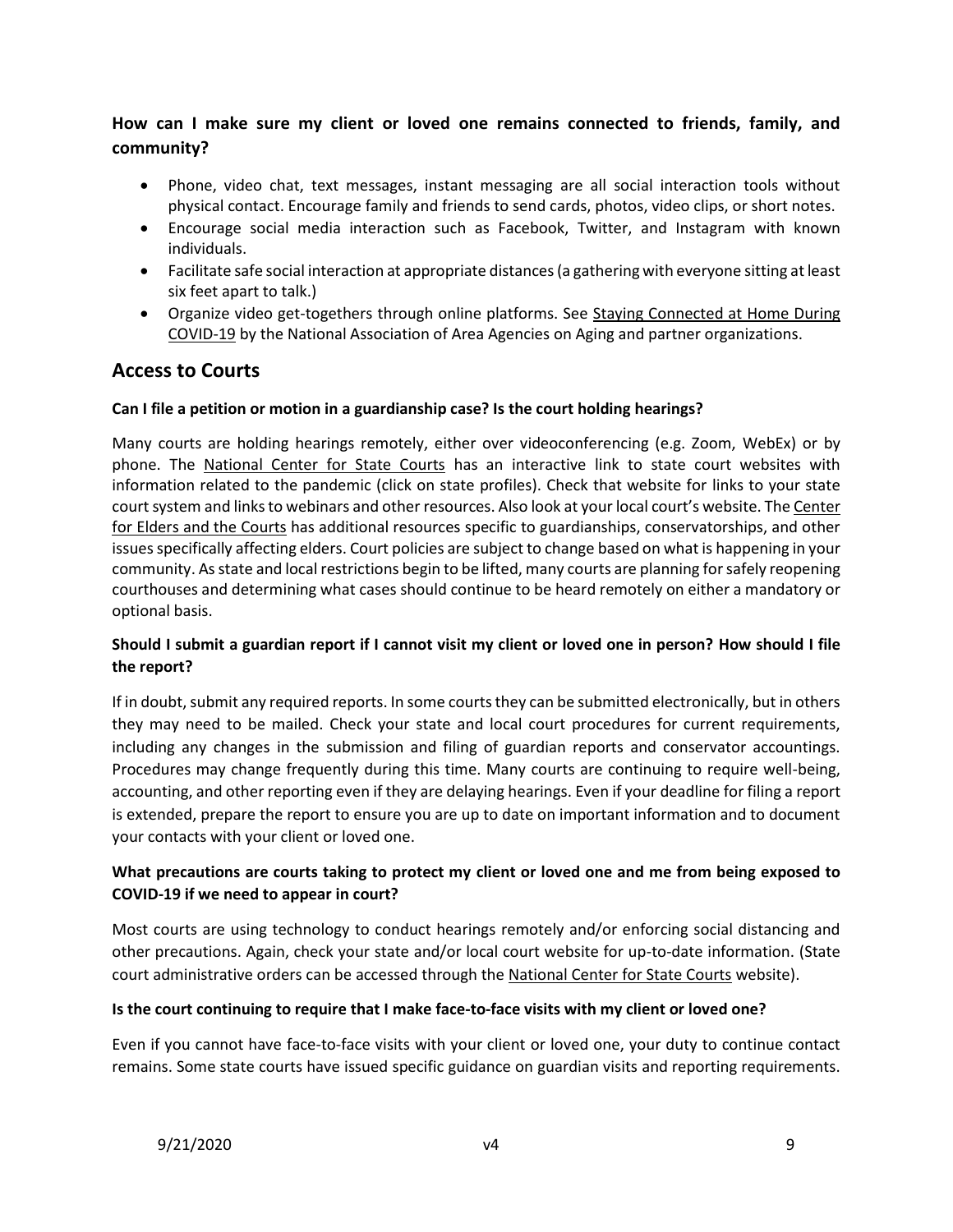Check your state or local court's website. For example, see the [District of Columbia's waiver of mandatory](https://www.dccourts.gov/sites/default/files/matters-docs/COVID-19-Visitation.pdf)  [guardianship in-person visits,](https://www.dccourts.gov/sites/default/files/matters-docs/COVID-19-Visitation.pdf) [Maryland's statement from the judiciary](https://www.mdcourts.gov/sites/default/files/import/coronavirus/covid19statementonguardianshipmatters.pdf), and [Florida's order](http://elderaffairs.state.fl.us/doea/oppg/docs/2020-03-31%20DOEA%20EO20-01%20Revised.pdf).

# **Can I ask for a court order exempting me from state restrictions on visits to residents in an assisted living facility or similar congregate setting? Can I ask for a court order exempting family members, friends, or clergy from such restrictions?**

Before seeking a court order, consider these questions:

- Is the court hearing non-emergency matters?
- Are there other ways to maintain contact? Courts may consider what alternatives (e.g., videoconferencing, telephone, etc.) are available.
- <span id="page-9-0"></span>• Does the facility have a timeline or plan for allowing visits?

# **Protecting my Client's or Loved One's Rights and Well-Being**

### **Does COVID-19 affect my client's or loved one's rights as a person with a guardian?**

NO. The rights your client or loved one has as a person with a guardian have NOT changed. But the COVID-19 pandemic will make it more difficult to exercise certain rights. For example, it will be difficult, if not impossible, to arrange for visits with friends and family (see next question). Or, if your client or loved one wants to ask the judge for a change in the court order or termination of the guardianship, an in-person hearing may be delayed, and remote access to the court may not be an option.

#### **Should I stop my client or loved one from interacting with others?**

If the interaction puts the individual and others at risk and it is not possible to facilitate interaction according to social distancing regulations, you may have to seek a court order restricting visitation. You must also be aware of whether other individuals are visiting your client or loved one against their wishes. This is a hard question because your client or loved one may suffer without person-to-person contact. You can try to explain that enforcing this separation was not your decision; you are following the state's social distancing rules. Share a plain language resource such as [COVID-19 Information By and For People with](https://selfadvocacyinfo.org/wp-content/uploads/2020/03/Plain-Language-Information-on-Coronavirus.pdf)  [Disabilities](https://selfadvocacyinfo.org/wp-content/uploads/2020/03/Plain-Language-Information-on-Coronavirus.pdf) from the Self-Advocacy Resource and Technical Assistance Center (SARTAC).

## **I am concerned my client or loved one won't receive fair health care treatment because she or he has a disability. What can I do?**

Your client or loved one's civil rights, including the right to fair medical treatment, have NOT changed. The U.S. Department of Health and Human Services (HHS) Office for Civil Rights has released [guidance](https://www.hhs.gov/sites/default/files/ocr-bulletin-3-28-20.pdf?language=es) for states and health care providers on avoiding disability-based discrimination during COVID-19. Health care professionals must provide effective communication to the patient to ensure the patient maintains autonomy and ability to participate in treatment decisions. The hospital should allow for accommodations that involve the support of another individual if safety precautions are in place. If you are concerned about disability discrimination in health care treatment, including rationing of health care resources, contact the hospital patient advocate, hospital counsel, or ethics committee. For more information see Applying HHS'S Guidance For States and Healthcare Providers on [Avoiding Disability-Based Discrimination in](https://dredf.org/avoiding-disability-based-discrimination-in-treatment-rationing/)  [Treatment Rationing.](https://dredf.org/avoiding-disability-based-discrimination-in-treatment-rationing/) For a briefer summary, see [Safeguard Against Disability Discrimination during](https://www.ucucedd.org/wp-content/uploads/2020/04/Center-for-Dignity-in-Health-Care-fact-sheet-on-rights-for-people-with-disabilities.pdf)  [COVID-19](https://www.ucucedd.org/wp-content/uploads/2020/04/Center-for-Dignity-in-Health-Care-fact-sheet-on-rights-for-people-with-disabilities.pdf) by the Center for Dignity in Healthcare for People with Disabilities.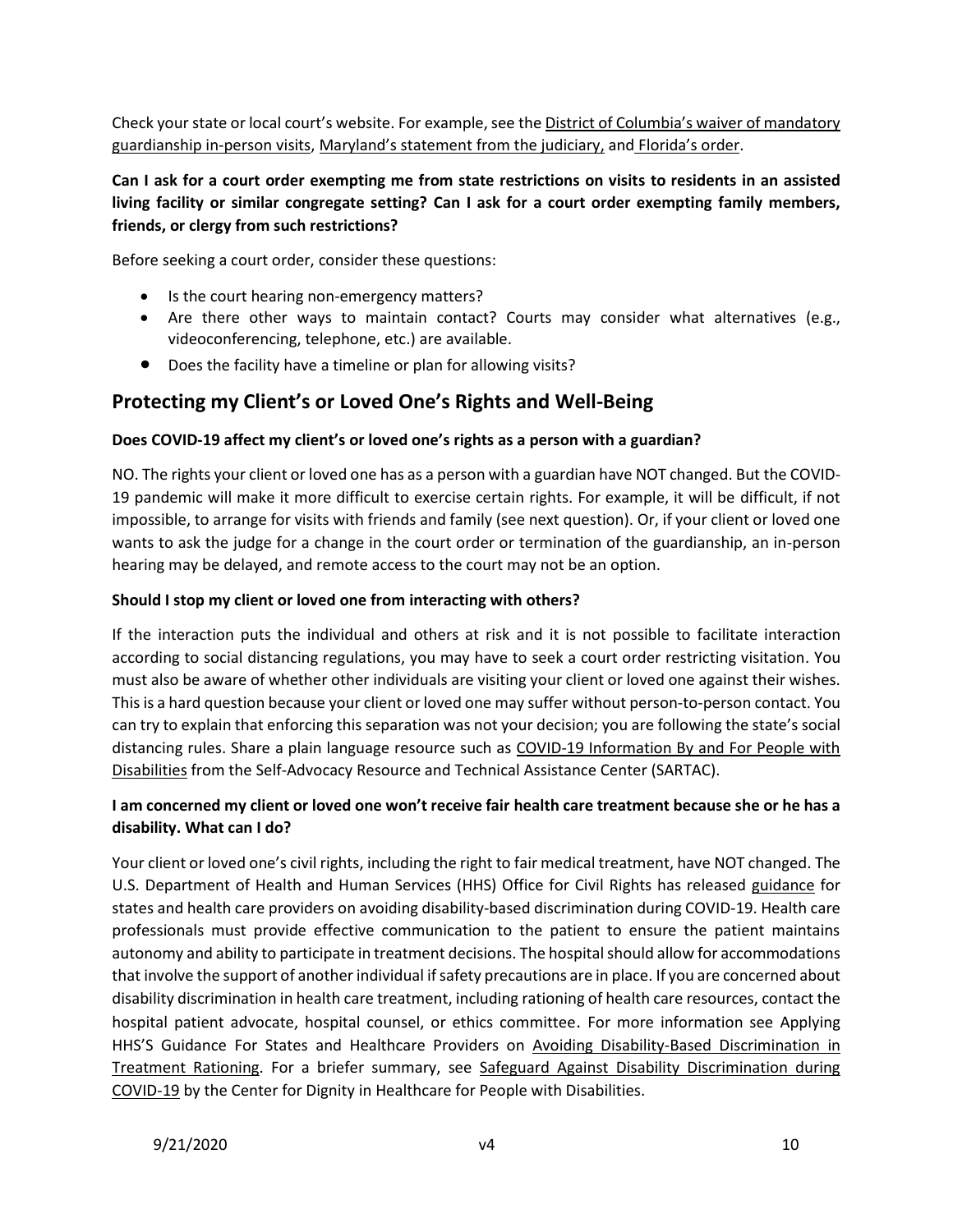# **How can I check if a residential facility or a nursing home is following practices and protocols to protect my client or loved one?**

Ask the facility to share memos or documentation on plans for preventing and controlling COVID-19. The facility should have a plan for frequent communication with residents and family about conditions and individual updates. Nursing homes are required to [inform residents](#page-4-0) and their representatives (including guardians) about COVID -19 infections and steps they are taking to prevent or reduce the risk. Contact your client or loved one and staff as often as you can. If possible, request that your client or loved one have a private place to talk to you. Ideally request video conferences so you can observe your client or loved one.

# **What can I do if I am concerned about a residential facility or nursing home's infection control practices or other issues?**

Nursing home residents still have the right to receive necessary care and services, participate in developing and implementing a person-centered plan of care, be free from abuse and neglect, and voice grievances without fear of retaliation. Assisted living residents should have similar rights under state law.

Share concerns with the director of nursing or administrator and request a response. File a complaint with your state survey agency. See the CMS 2019 [Directory of State Survey Agencies.](https://www.cms.gov/Medicare/Provider-Enrollment-and-Certification/SurveyCertificationGenInfo/ContactInformation) For more information, se[e COVID-19 and Nursing Homes, What Residents and Family Need to Know](https://theconsumervoice.org/uploads/files/general/covid-19-consumer-fact-sheet.pdf) from Consumer Voice.

Contact the long-term care ombudsman program for assistance. Even if in-person ombudsman visits are limited due to a reasonable cause concerning transmission of COVID-19, you can file a complaint with the ombudsman program, and the program can at a minimum access the resident's clinical record. Consumer Voice has more information at [Supporting Coronavirus Prevention in LTC Facilities.](https://theconsumervoice.org/issues/other-issues-and-resources/covid-19)

# **What can I do if I am concerned my client or loved one is being abused, neglected, or exploited by a housing or service provider, individual, or facility?**

Every state has different COVID-19 protocols in place for adult protective services (APS) and law enforcement. Report concerns as you would have prior to COVID-19 and inquire whether you should expect a delay or change in the agency's or officer's response. See [Adult Protective Services and COVID-](https://acl.gov/sites/default/files/common/APS%20%20COVID-19%20FORMATTED.docx)[19](https://acl.gov/sites/default/files/common/APS%20%20COVID-19%20FORMATTED.docx) from HHS's Administration for Community Living.

## **My client or loved one is demonstrating anxiety, depression, and other concerning behaviors. What can I do?**

If your client or loved one received mental health, substance abuse, or any other kind of therapy previously, try to ensure the therapy continues, whether in person or virtually. If the concerns are new, contact your client or loved one's primary care provider for an assessment or referral. If your client or loved one resides in a supervised living arrangement, such as a nursing home, assisted living or other congregate setting, confirm with staff that he or she is regularly receiving any previously prescribed psychotropic medications. Therapies should also continue in a facility, either in person or virtually.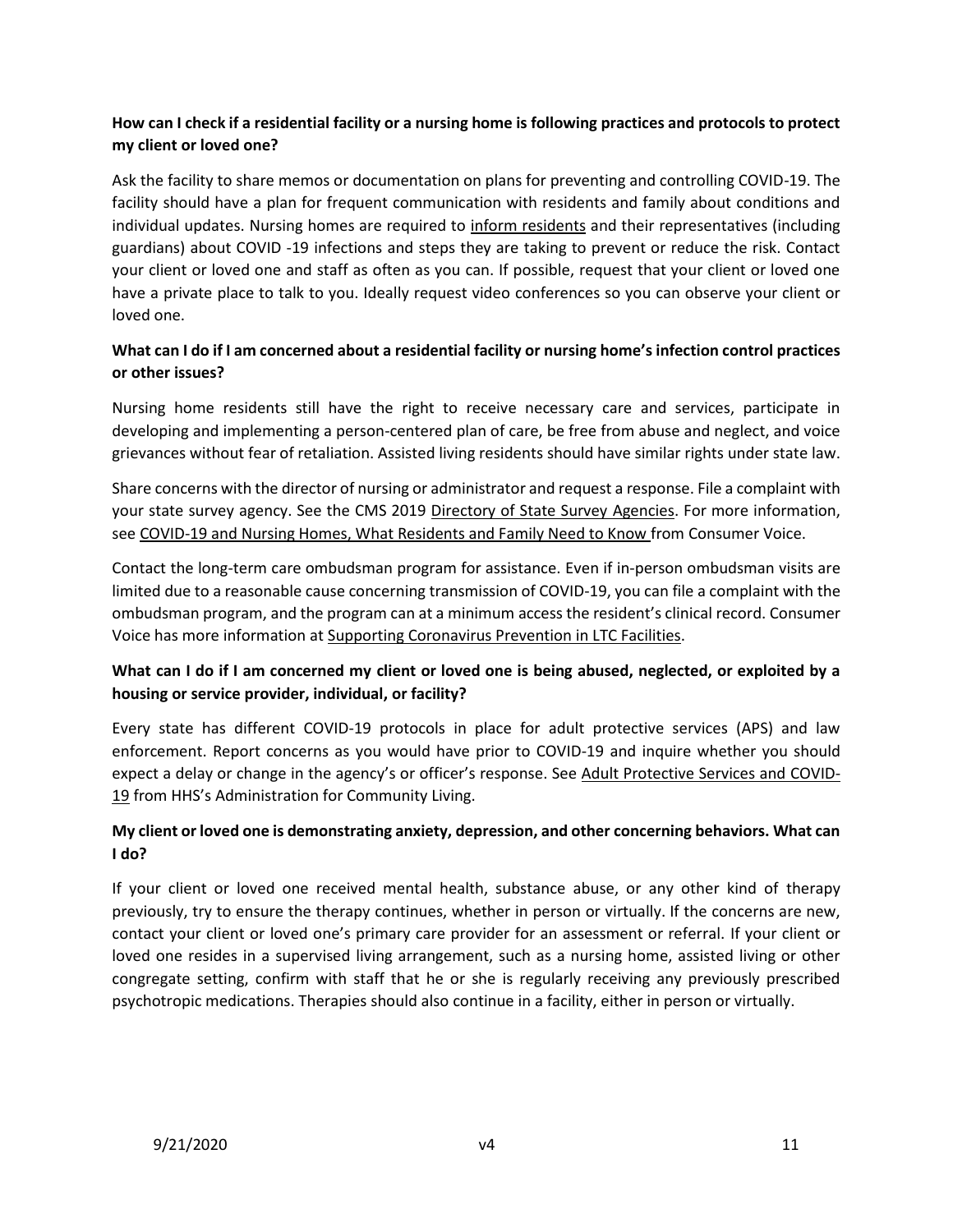# **My client or loved one does not understand why life has changed in response to COVID-19. How can I explain current events?**

Consistent and clear communication is important. Try different forms of communication, including phone calls, videoconferencing, pictures, and letters. Be prepared to repeat this explanation multiple times. Share a plain language resource such as [COVID-19 Information By and For People with Disabilities](https://selfadvocacyinfo.org/wp-content/uploads/2020/03/Plain-Language-Information-on-Coronavirus.pdf) from the Self-Advocacy Resource and Technical Assistance Center (SARTAC). For a client or loved one with dementia, see [Coronavirus \(COVID-19\): Tips for Dementia Caregivers](https://alz.org/help-support/caregiving/coronavirus-(covid-19)-tips-for-dementia-care) by the Alzheimer's Association.

#### **How can I address my client or loved one's feelings of isolation and loneliness?**

There are many resources for connecting individuals during a time when people may feel terribly disconnected. However, often these suggestions -- from virtual museum tours to telehealth appointments -- require Internet access. Many individuals with guardians may not have Internet access or may not know how to use a computer or smart phone.

Ask facility staff to assist your client or loved one in setting up a videoconference call. If your client or loved one lives alone, can you drive by their house at an arranged time and talk to them from a distance? Are there friends and family who could arrange a similar check-in while following social distancing rules? Consumer Voice has ideas on maintaining contact from a distance at [COVID-19 and Nursing Homes, What](https://theconsumervoice.org/uploads/files/general/covid-19-consumer-fact-sheet.pdf)  [Residents and Families Need to Know.](https://theconsumervoice.org/uploads/files/general/covid-19-consumer-fact-sheet.pdf)

#### **I have been appointed guardian for a new client or for a family member. How can I fulfill my duties?**

Even if you are unable to visit the person for whom you are a guardian, there are many things you can and should do. Refer to *[The Fundamentals of Guardianship: What Every Guardian Should Know,](https://www.amazon.com/Fundamentals-Guardianship-Every-Guardian-Should/dp/1634257219/ref=sr_1_1?dchild=1&keywords=Fundamentals+of+Guardianship&qid=1586884629&s=books&sr=1-1)* as well as the NGA *[Standards of Practice](http://www.guardianship.org/standards)*.

For guardians of the person:

- Conduct a needs assessment through phone and/or videoconference conversations with your client or loved one and service providers, caretakers, family members and any other individuals who may be able to assist. Review medical or service providers' records. Topics to inquire about include:
	- o Current living arrangement
	- o Stability of living arrangements
	- o Potential health risks due to COVID-19 in the current living arrangement, including risks to any caretakers
	- o Plans for a backup guardian
	- $\circ$  Current contact information, including alternate contacts and contact information for a backup or standby guardian
	- o Continuing availability of necessary in-home services (if applicable)
	- o Appropriateness of current services/need for services
- Conduct a functional assessment by talking to the person for whom you are guardian and the caretakers by whatever means are available. Topics to inquire about include:
	- o Ability to perform activities of self-care, with support
	- o Ability to make decisions, with support
	- o Existence of advance planning documents
- Monitor medical status.

9/21/2020 v4 12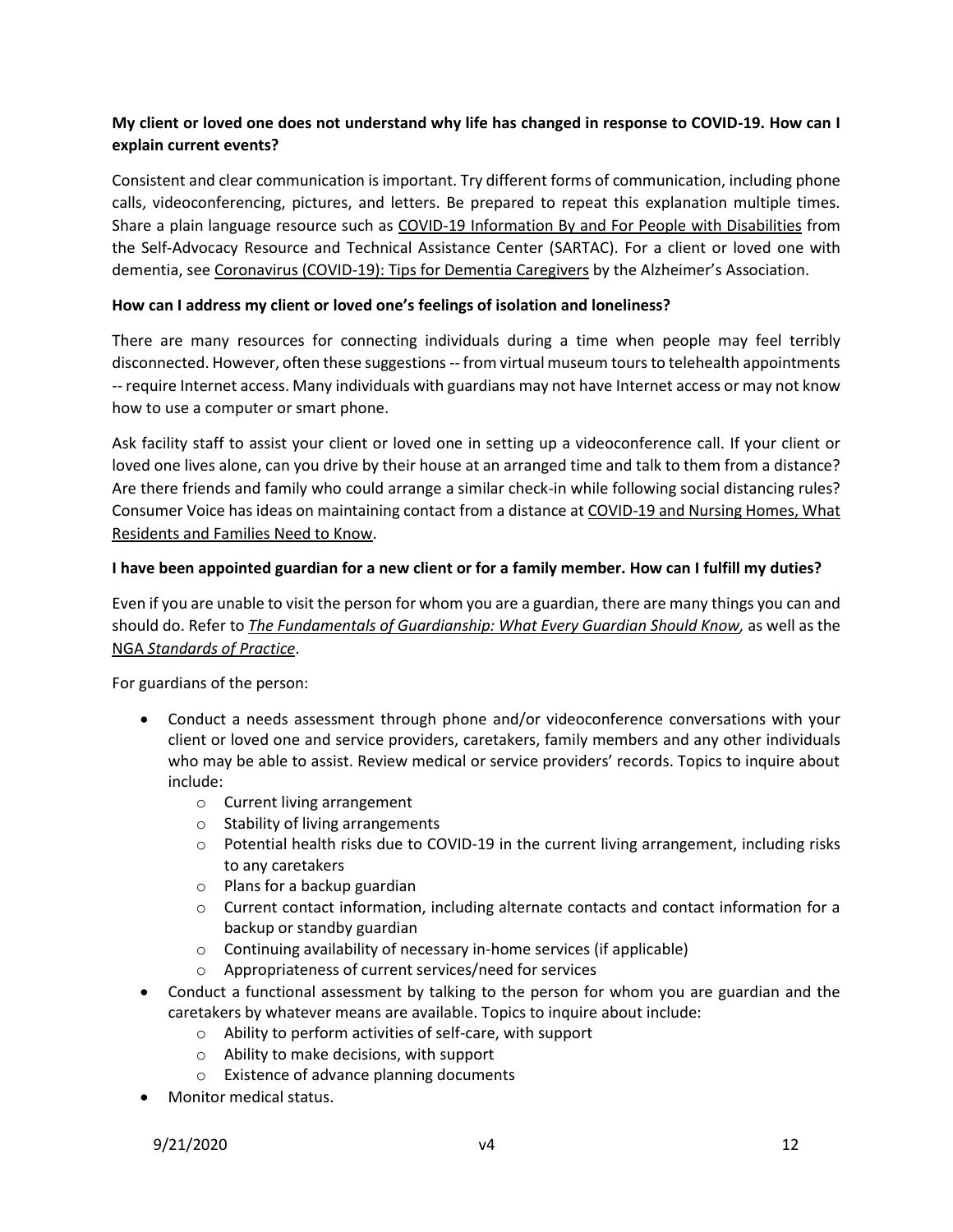- Ensure that there is a care plan and monitor it.
- Maintain regular communication by video chat or phone, if possible.
- Make an immediate report to the court if you discover urgent or critical issues that the court needs to consider.

For guardians of property/conservators:

- Develop an inventory of assets.
- Have mail forwarded to you.
- Apply to be appointed representative payee (Social Security Administration) or federal fiduciary (VA) if the person is receiving benefits.
- Make an immediate report to the court if you discover urgent or critical issues that the court needs to consider.
- See the section on Protecting My Client's [or Loved One's Finances](#page-16-0).

#### **My client or loved one has died from COVID-19. What are my responsibilities as the guardian?**

- Immediately inform all family and friends who are entitled to know of the death.
- Share with the family all information about any pre-need plans you have arranged.
- Check your state laws for guidance as to your authority or responsibilities concerning the disposition of the body and carrying out any funeral arrangements. Check for any directives from the individual.
- Follow state requirements for promptly notifying the court of the person's death, such as providing a copy of the death certificate.
- File your final personal status report and/or final accounting. The court will not discharge you until you have filed them.
- Petition the court to terminate the guardianship. Your guardianship is not terminated until the court has entered an order ending it.
- Consult with your attorney about the proper way to disburse any guardianship/conservatorship funds to the personal representative.

# **Should I have a back-up plan if I should need to self-quarantine, become ill, or otherwise temporarily unable to carry out my responsibilities?**

Yes, you should have in place a back-up plan for who is going to take over your guardianship responsibilities if you should become unable to do so. The steps you need to take depends on your state's laws. Some states provide for the court's appointment of a "stand-by" guardian to step in when a guardian can no longer serve. For example, see the **[Florida](http://www.flsenate.gov/Laws/Statutes/2018/0744.304)** statutory provision for appointing a standby guardian and [Maine's](http://www.legislature.maine.gov/legis/statutes/18-C/title18-Csec5-111.html) provision for appointing a successor guardian.

<span id="page-12-0"></span>If you do not have a plan in place and suddenly become unable to carry out your responsibilities, notify the court promptly, so the judge can order a temporary substitute.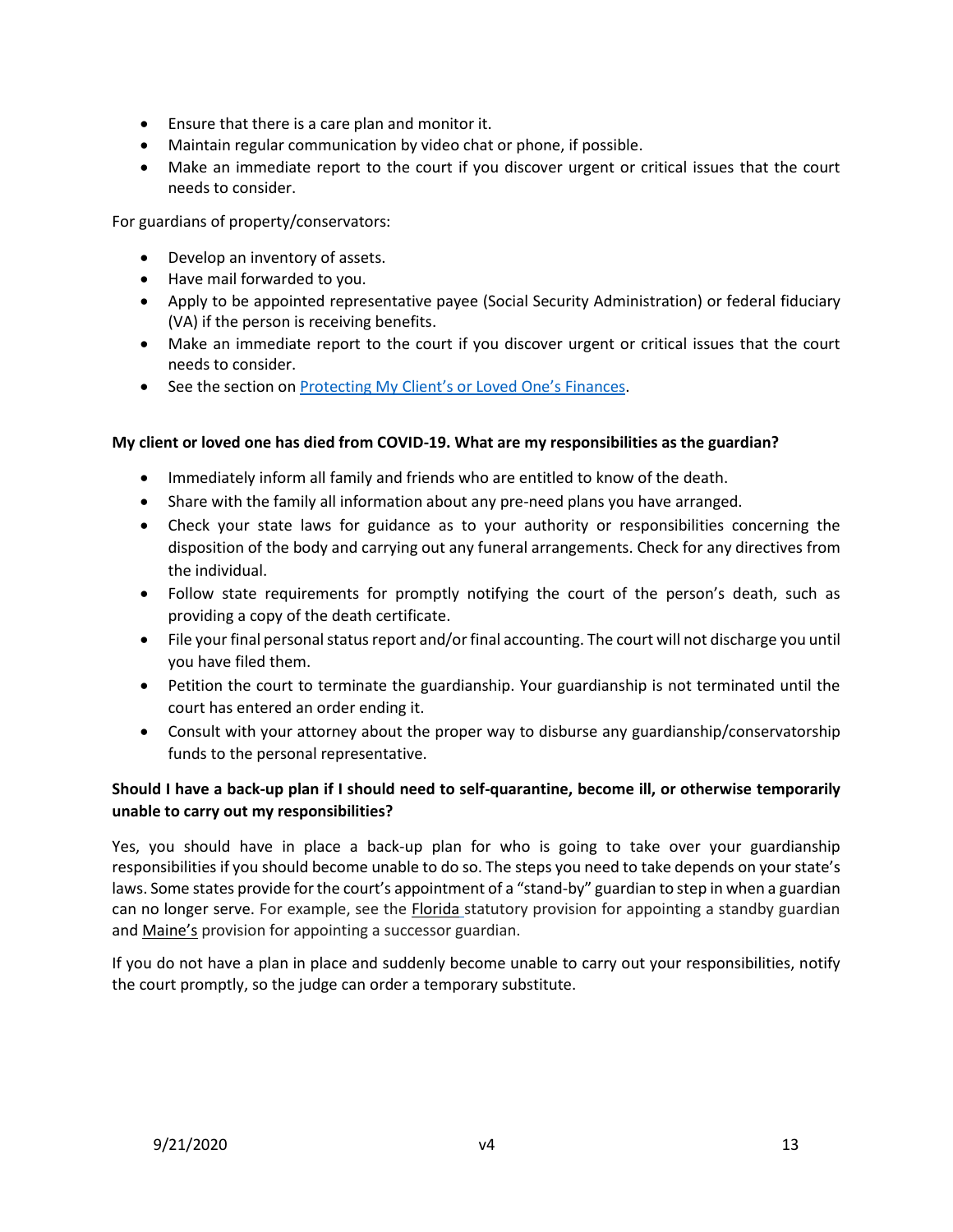# **Protecting my Client's or Loved One's Medical Decisions**

**I have been supporting my client or loved one to make his or her own health care decisions. How can I continue to do so effectively during this pandemic?** 

- Continue to talk with your client or loved one about health care choices, and what is most important to him or her if faced with serious illness.
- Explain what social distancing means and why it is important to practice safety in the face of this serious illness. Explain what quarantine means if the person may be subject to quarantine.
- Talk to your client or loved one about end of life preferences, particularly considering the current pandemic. One's wishes during the pandemic may be specific to this coronavirus and may not apply in "normal" times. The discussion of end of life preferences could include interventions such as ventilators and dialysis, and their benefits and burdens in the context of COVID-19 and your client or loved one's health status.
- Does your client or loved one have a living will, health care power of attorney, or other documentation of what he or she would want? Do not wait to address this until he or she becomes ill. Depending on your state's laws and executive orders, your client or loved one may be able to fulfill any requirements for witnesses or notarization remotely. If executing a witnessed or notarized formal document is not feasible under the circumstances, any thoughtful documentation or recording will likely still be honored.
- If your client or loved one gets ill without having the opportunity to discuss these issues, let his or her known health care statements, actions, values and preferences guide your decisions. Think about past patterns and decisions when making choices.
- Refer to the NGA *[Standards of Practice](https://www.guardianship.org/standards/) #14* for further guidance in making health care decisions.

## **How should I communicate with hospital and nursing home personnel about my health care decisionmaking authority and ensure that my authority is respected?**

- Assuming your court order gives you authority to make health care decisions, including end-oflife decisions, give a copy of the court order appointing you as guardian to every health care provider currently treating your client or loved one. Each new health care provider or health care setting may need a copy of the court order.
- If you are the health care decision-maker, politely explain to health care providers and the client's family the decisions for which you are responsible and accountable.
- When a treatment decision is needed, seek as much information as possible from treating health care providers about the nature of your client's or loved one's condition, the treatment options with their risks and benefits, the prognosis, and likely outcomes of treatment.
- If your client or loved one has a valid health care power of attorney appointing someone else as health care agent, discuss his or her situation and wishes with the agent in light of the pandemic.
- If it is unclear who has authority to make health care decisions, or you have a conflict with the health care agent selected by your client or loved one, seek guidance and clarification from your lawyer or the court.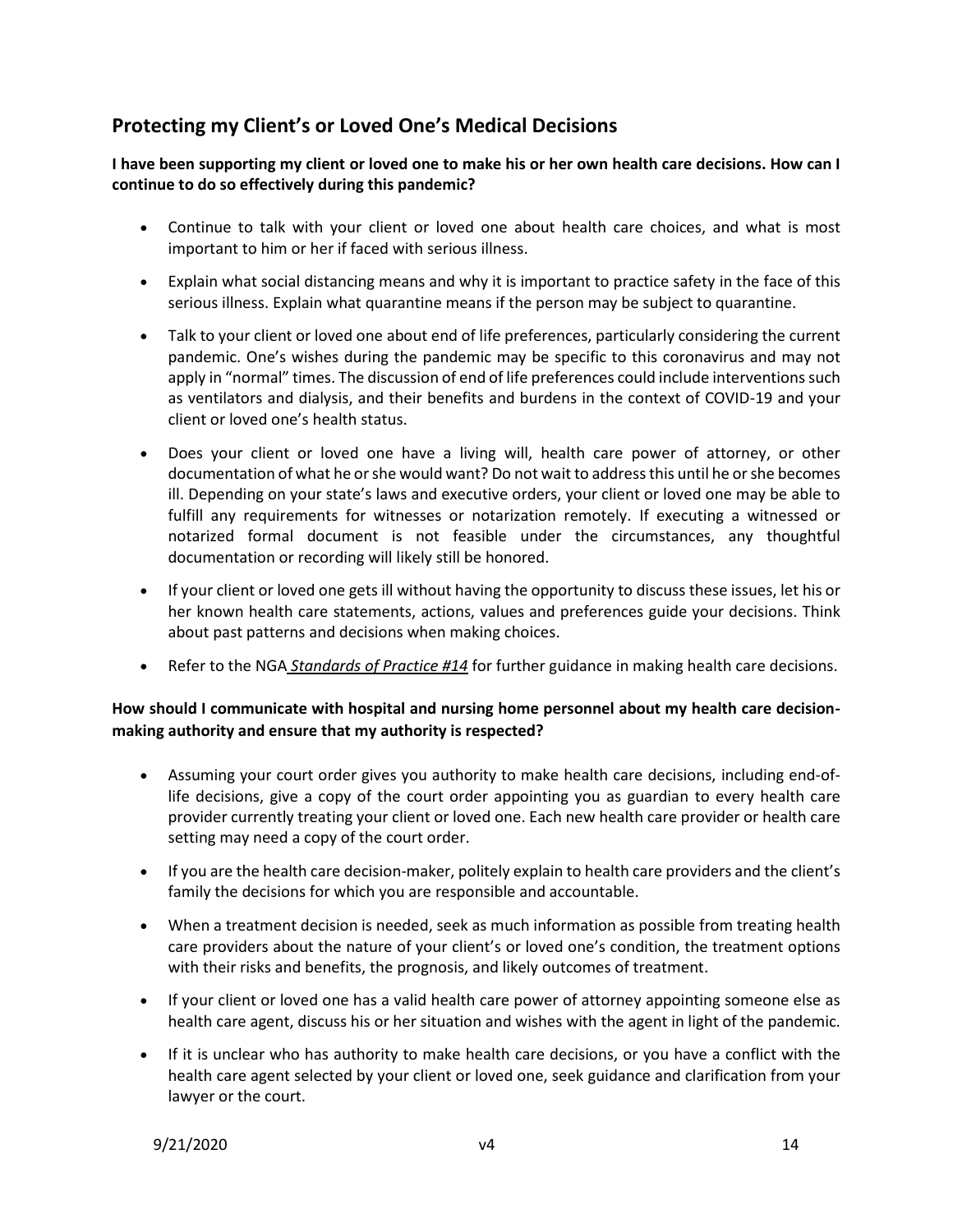• Health care providers are likely to listen to input from everyone who has a relationship with their patient. Providers often work to understand all points of view and to seek common ground. Even when you have the final decision-making authority, remember that your client's or loved one's situation affects others and seek consensus and mutual respect.

#### **How do I make sure my client's or loved one's end-of-life preferences are honored?**

- Make sure your client's or loved one's wishes are documented and included in the medical record. In addition, reach out in person, by phone, or videoconference to make sure that your client's wishes are known to every health care provider.
- You may need to seek a court order authorizing you to make end-of-life decisions on behalf of your client or loved one. Check state law and the order naming you as guardian to see whether you need additional court action.
- If your client would choose hospice or palliative care, and you believe it is appropriate, explain those preferences to health care providers and consider their input.
- [POLST](https://polst.org/) orders (Provider Orders for Life Sustaining Treatment, known by different names and acronyms in different states) are portable medical orders for persons with advanced illness or frailty to ensure that their critical care wishes are known and respected across care settings. If your client or loved one is seriously ill, discuss with health care providers whether it is appropriate to consider these orders and how to create them in your state.
- Explain to family and friends the wishes of the person, the current health care conditions, and available options with a goal of building consensus.
- In some circumstances, you may consent to the withholding or withdrawal of medical treatment from your client or loved one. While the presumption is always in favor of continuing treatment, the NGA *[Standard of Practice](http://www.guardianship.org/standards)* #15 states that guardians must honor the expressed wishes of the person regarding withholding or withdrawing treatment. If your client or loved one has previously expressed preferences that differ from current statements, consult an ethics committee and, if necessary, seek direction from the court.

# **I have heard that some hospitals are considering entering Do Not Resuscitate orders (DNRs) for anyone with COVID-19 who is elderly and/or has a chronic condition. What can I do about this?**

- In some states a DNR order cannot be entered without consent from the patient or the patient's representative. Ask what the provider is planning and be a part of the decision.
- Clarify what your client or loved one would want and what is consistent with his or her health care values and priorities. If not known, their best interests should guide your decisions, considering everything you do know about their values and priorities.
- If you become aware of imposition of DNR orders against the known wishes of your client or loved one (or any other disability discrimination in medical treatment), object to hospital counsel, ethics committee, or patient ombudsman. The U.S. Department of Health and Human Services (HHS) Office for Civil Rights has released [guidance](https://www.hhs.gov/sites/default/files/ocr-bulletin-3-28-20.pdf?language=es) for states and health care providers on avoiding disability-based discrimination during COVID-19. For more information, see Applying HHS's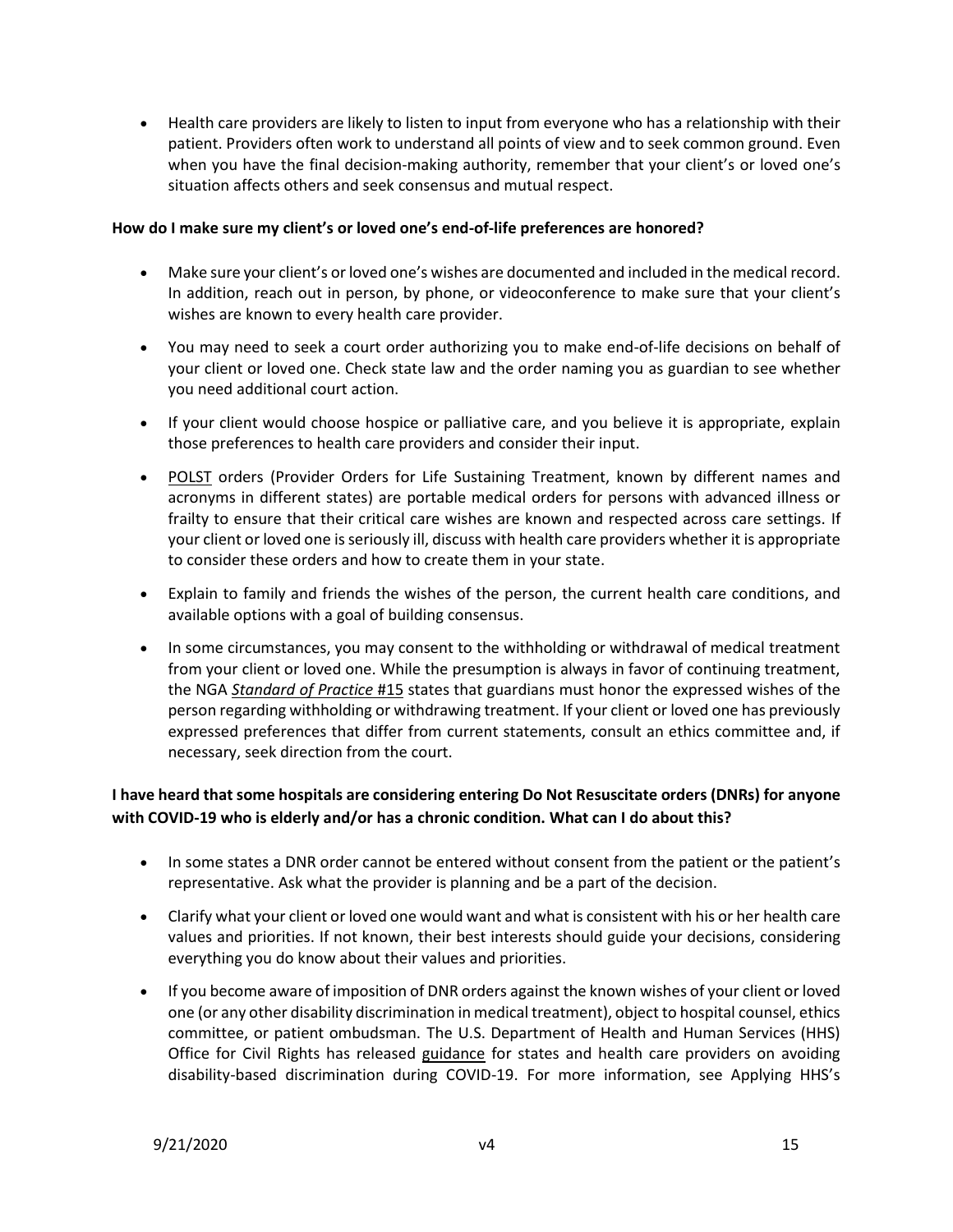Guidance For States and Healthcare Providers on [Avoiding Disability-Based Discrimination in](https://dredf.org/avoiding-disability-based-discrimination-in-treatment-rationing/)  [Treatment Rationing.](https://dredf.org/avoiding-disability-based-discrimination-in-treatment-rationing/)

#### **Should my client or loved one be tested for COVID-19?**

Testing for infection with the coronavirus has become more widespread and is regarded as a key part of the effort to control the spread of the virus. Testing may also help determine appropriate treatments and whether a person should self-isolate. As a guardian with authority to make healthcare decisions on behalf of your client or loved one, you might consider whether to arrange for them to have a viral test. Public health experts vary on who should be tested and when. If your client or loved one resides in a nursing home, CMS ha[s guidance on testing.](#page-6-1) If the person lives in another congregate facility or in the community, consider the following:

- Does the individual have symptoms that may be due to COVID?
- Has the individual been in close contact (e.g. within 6 feet) with a person diagnosed with COVID for more than 15 minutes, regardless of whether the person has symptoms?
- Does the individual reside in a high transmission area and has the person been in a group setting with more than 10 people?
- Is the person vulnerable due to age or underlying health conditions?

Consult with your client's or loved one's health care provider to help determine whether testing is indicated. If there is no firm indication according to current protocols, consider whether testing might pose risks of infection, e.g. exposure to people at a testing site where social distancing is difficult. If testing is indicated, find out from your state or local health department where testing is available, whether they are offering free tests and whether you need a referral from a clinician to obtain a test. Also, if your client or loved one may have been exposed, ensure that they remain in isolation until they receive their test results.

Find your state health department's website [here](https://www.cdc.gov/publichealthgateway/healthdirectories/healthdepartments.html) and a directory of local health department[s here.](https://www.naccho.org/membership/lhd-directory)

# **If my client or loved one needs to be quarantined or confined in a separate facility or wing of a facility, what should I do?**

- Try to explain to your client or loved one the necessity of the quarantine and seek to communicate as often as possible during the quarantine to reassure them that their welfare is your primary concern.
- If you have a choice of placement, review the health care facility's policy when choosing a placement (some facilities are creating policies that differ based on age, others are grouping all adults in the same category).
- CMS ha[s issued guidance](#page-5-0) on transfers within and between nursing facilities during the pandemic. The guidance may impact your client or loved one's ability to challenge a transfer.
- The [ARC of the United States](https://thearc.org/) and th[e Consumer Voice for Quality Long Term Care](https://theconsumervoice.org/) have advocacy tips.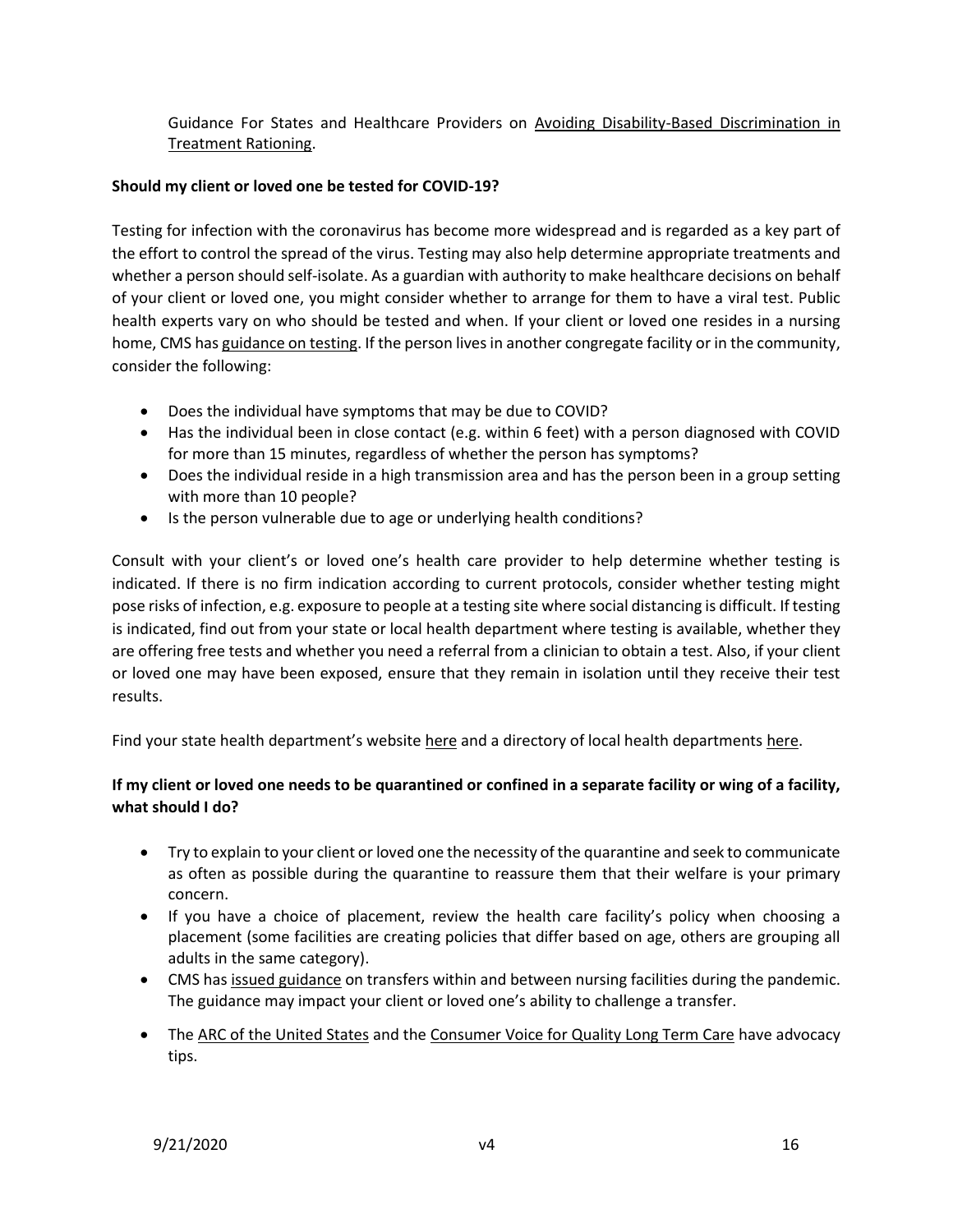#### **Can I consent if a doctor offers experimental medical treatment for my client?**

- Your client or loved one may be a candidate for a new and experimental treatment for COVID-19. In some states, a guardian cannot consent to experimental medical treatment without a court order.
- If your client's doctor recommends or suggests experimental treatment, consider the factors outlined in *[NGA Standard of Practice](http://www.guardianship.org/standards)* 14, "Decision-Making about Medical Treatment," and review the following questions: Would such treatment align with your client's known wishes and preferences? Does your client's advance directive or medical power of attorney contain directions regarding experimental treatment? If you cannot ascertain your client or loved one's wishes, would consenting to the treatment be in his or her best interests?
- If you conclude that your client should have treatment and you do not have the authority to consent, **immediately seek a court order and emergency hearing if necessary**, seeking authorization of treatment.

# <span id="page-16-0"></span>**Protecting My Client's or Loved One's Finances**

## **What are my duties as guardian of the estate/conservator concerning COVID-19 economic programs for my client or loved one?**

As the guardian of an estate/conservator, you have a duty to take all steps reasonably necessary to obtain all public and insurance benefits for which the person may be eligible. Ensure that you submit all applications for such benefit packages promptly if you believe that your client or loved one qualifies.

One federal benefit is the Economic Impact Payment ("stimulus check"). The [National Consumer Law](https://drive.google.com/file/d/1qDSnSg_AXvzOCyegmJoX6h3_ljN-In9S/view)  [Center](https://drive.google.com/file/d/1qDSnSg_AXvzOCyegmJoX6h3_ljN-In9S/view) answers many questions concerning who is entitled to the stimulus benefit, the amount of payments, when checks are to be paid, and the ability of creditors to garnish the funds.

In addition to these programs, certain financial institutions offer short-term debt relief. The Consumer Financial Protection Bureau has detailed information on seeking [forbearance on making mortgage](https://www.consumerfinance.gov/about-us/blog/guide-coronavirus-mortgage-relief-options/)  [payments](https://www.consumerfinance.gov/about-us/blog/guide-coronavirus-mortgage-relief-options/) or paying rent for a limited time. As guardian of the estate, you have an obligation to take reasonable steps to request forbearance on his or her behalf.

## **What are my duties as guardian of the estate in planning for the financial impact of COVID-19?**

You have a duty to develop and implement a financial plan for your client or loved one that corresponds with the person's care plan and meets his or her needs. If a separate guardian of the person has been appointed, you should be in close communication and work together to budget and pay for extraordinary care costs that might be caused by COVID-19.

#### **What are my duties as guardian of the estate concerning my client's investments?**

We are living in financially difficult times with historic levels of unemployment and damage to many sectors of our economy. COVID-19 has caused significant disruption in financial markets globally.

As guardian of an estate, you are not expected to safeguard the person's investments from all losses, but you need to take reasonably necessary steps to protect the person's property. Current global economic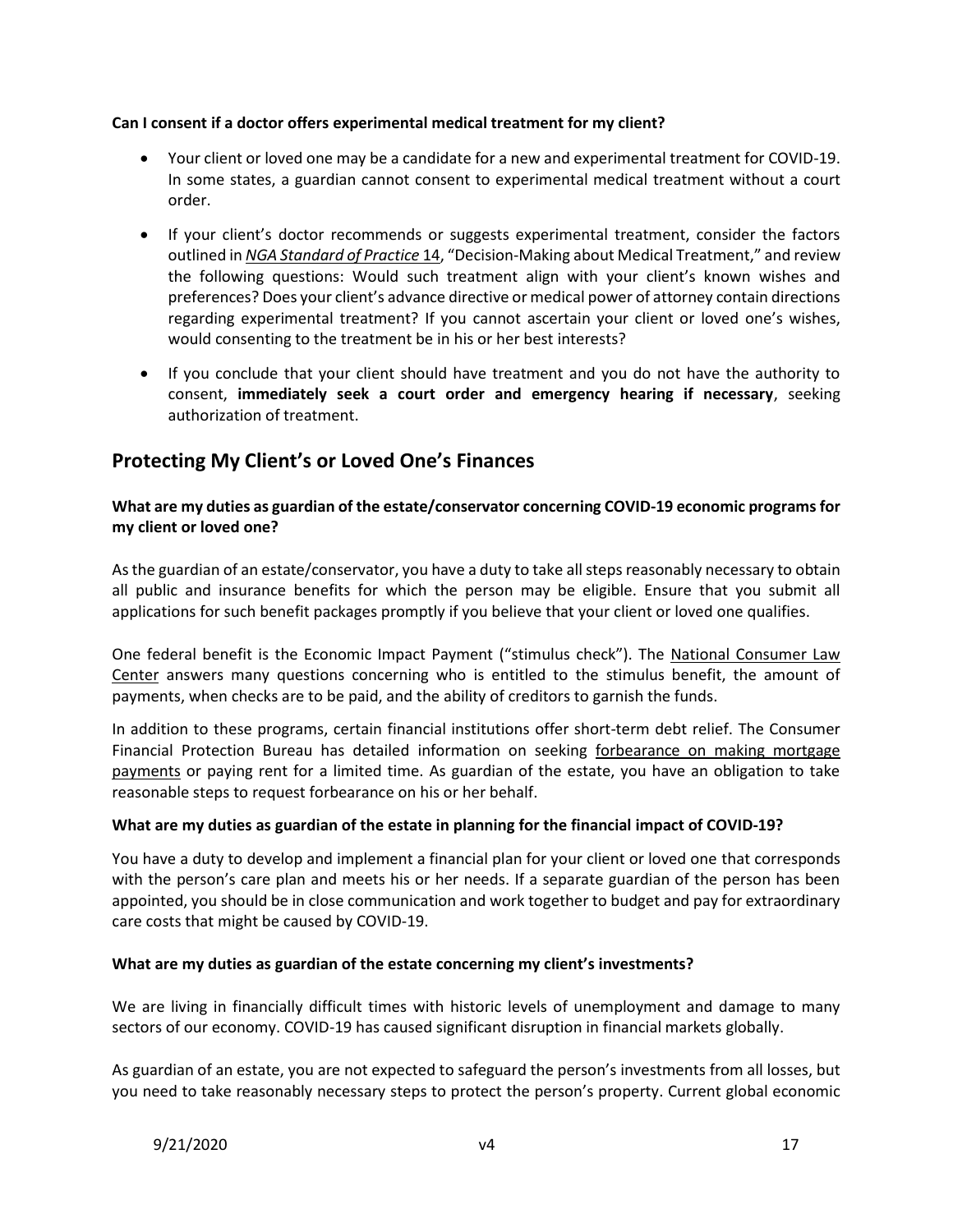uncertainty requires increased vigilance. You must continue to monitor the investments of your client or loved one carefully. Consult with his or her investment advisor to conduct a review to make sure the investments remain suitable for the person's current needs and investment goals.

Also be sure to review your appointment order and your state laws to determine whether you are restricted from making changes to the portfolio. If a review shows an unsuitable investment plan, you should consider getting competent professional advice, getting any necessary court approval, and restructuring the person's investments. Document all discussions and correspondence with the investment advisor.

The CARES Act waives required minimum distributions (RMDs) from retirement savings accounts for 2020. This means individuals aged 70-1/2 and older may skip the 2020 distribution, avoiding withdrawing from their pre-tax retirement portfolio when the market is down and giving their account balance time to recover. Individuals ages 70-1/2 or older do not have to take RMDs until after they reach age 72. This new age requirement to start taking RMDs was imposed by the **SECURE Act.** Those born before July 1, 1949, are still subject to the old rule of age 70-1/2.

## **What are my duties as guardian of the estate for handling a stimulus payment?**

As guardian of the estate, after taking steps to be sure the individual receives a stimulus payment if he or she qualifies, you should manage the payment according to fiduciary standards and *[NGA Standard](http://www.guardianship.org/standards) #17*. Talk with the person about how he or she wants to use the funds, and give priority to his or her goals, needs, and preferences. Consider the current wishes, past practices, and evidence of past choices. If substantial harm would result from the choice, or if there is no reliable evidence of a likely choice, consider the person's best interests.

## **What if I am guardian of the person and there is no guardian of the estate?**

Talk with the person about how he or she wants to use the funds, and recognize his or her goals, needs, and preferences. If you have concerns about use of the funds, consult the court order appointing you to see if the court granted any authority for the management of funds that are too small to require a guardian of the estate. Consult your state guardianship law for any provisions allowing a guardian of the person to receive funds payable to the individual and use the funds for the person's care and support. Absent such provisions, follow the individual's wishes, but if necessary, check with the court as to who has decisionmaking authority.

## **How should a representative payee handle a stimulus payment?**

The first stimulus payment was not a Social Security benefit. The payee should discuss with the beneficiary what he or she would like to do with the money, and if needed, assist with developing a plan. An allegation that a payee misused a stimulus payment may prompt the Social Security Administration (SSA) to investigate the payee's handling of the beneficiary's Social Security funds. For more information, including where the IRS will send payments to beneficiaries with payees, see NCLER's [Stimulus Payments and](https://ncler.acl.gov/getattachment/Resources/Stimulus-Payments-and-Rep-Payees.pdf.aspx?lang=en-US&eType=EmailBlastContent&eId=cde03810-62b7-4df1-b5b7-842410927e43)  [Representative Payees: What You Need to Know.](https://ncler.acl.gov/getattachment/Resources/Stimulus-Payments-and-Rep-Payees.pdf.aspx?lang=en-US&eType=EmailBlastContent&eId=cde03810-62b7-4df1-b5b7-842410927e43)

#### **Can a nursing home or assisted living take a resident's stimulus check?**

NO. Alarmingly, the Federal Trade Commission (FTC) reports that state attorney generals have been investigating reports of facilities trying to take the stimulus payments of residents who receive Medicaid

9/21/2020 v4 18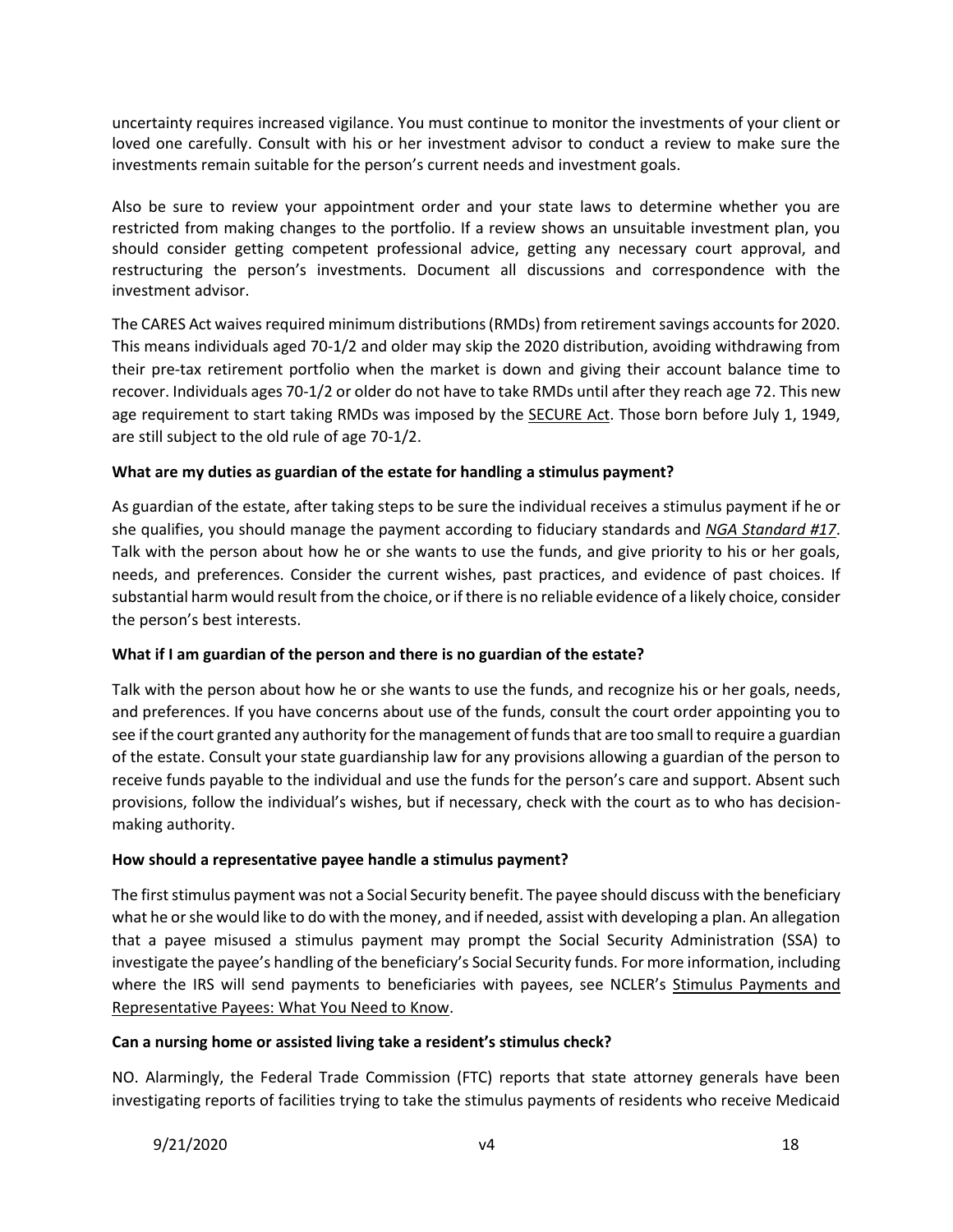benefits. These facilities are claiming they are entitled to stimulus checks because the person is a Medicaid recipient. This is an illegal claim under federal tax law: the stimulus payments are a tax credit, not a federal benefit like Medicaid, and therefore cannot be seized by the government. CMS has [explicitly stated](https://content.govdelivery.com/accounts/USCMSMEDICAID/bulletins/2904777) that nursing homes cannot take the funds. For more information on how to report concerns to your state attorney general's office, file a complaint with the FTC, and links to the relevant sections of the federal tax law, see the FTC's blog post, "[Did a nursing home or assisted living facility take your stimulus check?](https://www.consumer.ftc.gov/blog/2020/05/did-nursing-home-or-assisted-living-facility-take-your-stimulus-check)"

# <span id="page-18-0"></span>**Safety Precautions**

# **What steps should I take to make sure I am safe, my staff or employees are safe, and that we are not transmitting any illness to my client or loved one?**

All guardians, whether professional or family guardians, should adhere to the Center for Disease Control (CDC) COVID-19 guidance and recommendations on how to prevent the spread of the virus. You should know the recommended [steps to take](https://www.cdc.gov/coronavirus/2019-ncov/prevent-getting-sick/prevention.html) protect yourself, your client or loved one from any unnecessary exposure, especially if any are in a high risk category. Additionally, you should monitor all services being provided to your client or loved one to be sure he or she is receiving proper care and living in an appropriate and safe setting. Your state and local government may also have additional guidance and restrictions.

Guardians may have further requirements outlined in your state and local court procedures. Th[e National](https://www.ncsc.org/)  [Center for State Courts](https://www.ncsc.org/) has an interactive website with links to each state court COVID-19 response. Additionally, the [National Guardianship Association](https://www.guardianship.org/covid-19-resources/) has state resources to help guardians.

For guardianship agencies, the CDC developed an Interim Guidance for Businesses and Employers to Plan [and Respond to Coronavirus Disease 2019](https://www.cdc.gov/coronavirus/2019-ncov/community/guidance-business-response.html) to help you respond to COVID issues for your work place. If you are a professional guardian with employees interacting with your client, you should take reasonable steps to ensure your staff does not spread COVID 19 to your client. It is a good idea to have written protocols for your employees and documentation of how you adhered to those safety precautions. Additionally, the Better Business Bureau has a COVID-19 resource page with a handy two-pag[e business toolkit.](https://www.bbb.org/globalassets/local-bbbs/council-113/coronavirus/bbb-coronavirus-report-us.pdf)

These websites are updated frequently, so it is important to check them regularly to protect yourself, employees, client, and loved one.

## **What should I do if my client or loved one shows signs of respiratory illness?**

Check the CDC website and know th[e symptoms of COVID-19,](https://www.cdc.gov/coronavirus/2019-ncov/symptoms-testing/symptoms.html) including fever and a cough. If anyone shows signs of illness, keep track of their symptoms, and contact their medical provider. If your client or loved one is experiencing trouble breathing, call 911 immediately. Let the operator know your client or loved one may have or is experiencing COVID-19 symptoms and follow their safety instructions.

## **What should I do if my client or loved one is in a facility with known positive tests?**

Familiarize yourself with [CDC guidance on nursing homes and long-term care facilities](https://www.cdc.gov/coronavirus/2019-ncov/hcp/long-term-care.html) and contact the facility regarding your client's or loved one's well-being and the steps you can take to keep informed of her or her well-being. A recent AARP blog[, 6 Questions to Ask if Your Loved One is in a Quarantined Facility,](https://www.aarp.org/caregiving/health/info-2020/questions-for-quarantined-facility.html) provides tips to family caregivers that are also useful for guardians – for example, ask how the staff is